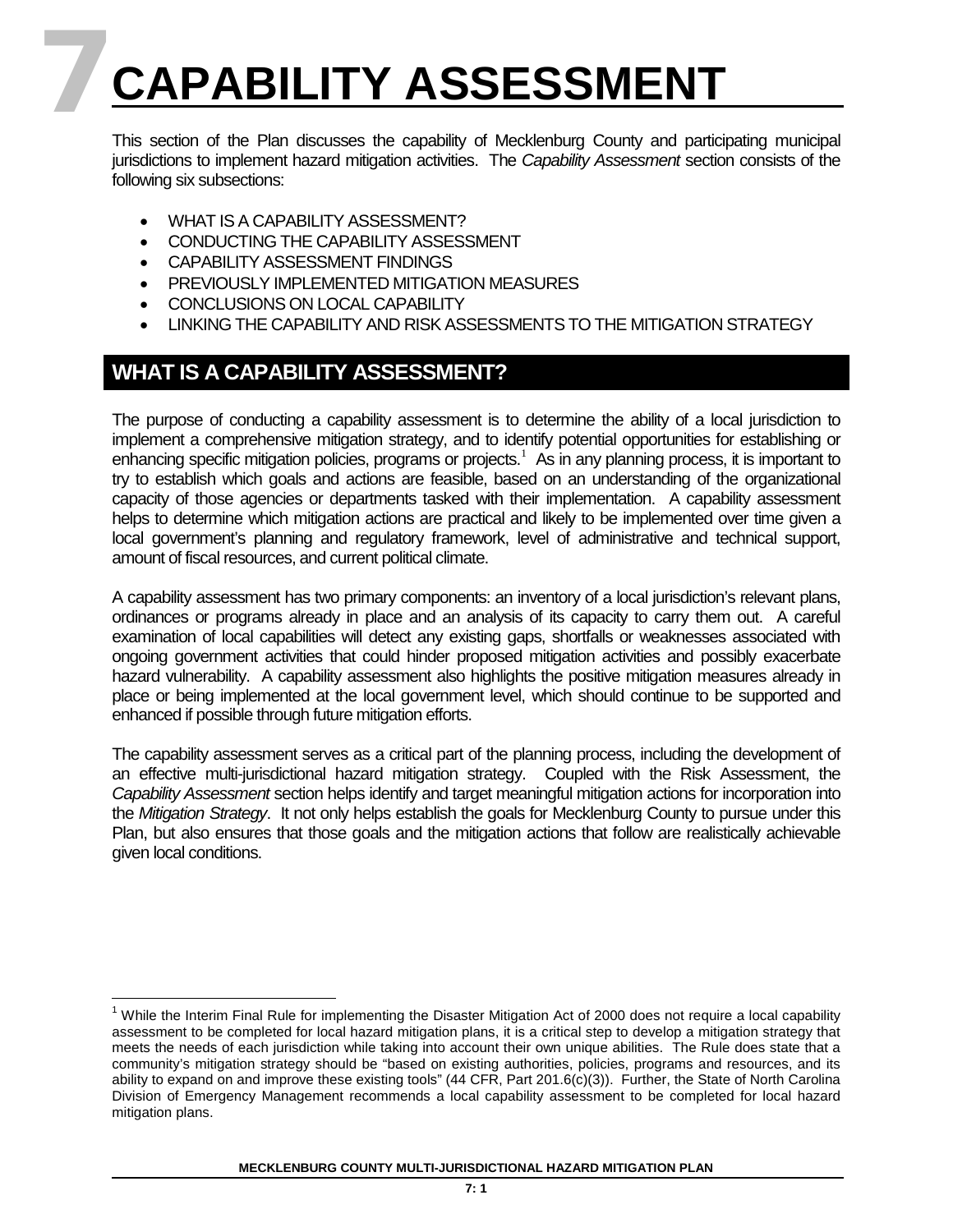# **CONDUCTING THE CAPABILITY ASSESSMENT**

In order to facilitate the inventory and analysis of local government capabilities throughout Mecklenburg County, a detailed *Capability Assessment Survey*[2](#page-1-0) was distributed to Mecklenburg County's departments and local municipal jurisdictions. The survey questionnaire, which was completed by local government officials in 2005 and again during the 2010 plan update process, requested information on a variety of "capability indicators" such as existing local plans, policies, programs or ordinances that may reduce, or in some circumstances, increase the community's hazard vulnerability. Other indicators included information related to each jurisdiction's fiscal, administrative and technical capabilities such as access to local budgetary and personnel resources necessary to implement mitigation measures. Survey respondents were also asked to comment on the current political climate in their jurisdiction to implement mitigation actions, an important consideration for any local planning or decision making process.

At a minimum, survey results provide an extensive inventory of existing local plans, ordinances, programs and resources in place or under development in addition to their overall effect on hazard loss reduction. Local officials were also required to conduct a self-assessment of their jurisdiction's specific capabilities. The survey instrument thereby not only helps to accurately assess each jurisdiction's degree of local capability, but also serves as a good source of introspection for those jurisdictions wishing to improve their capability as identified gaps, weaknesses or conflicts can be recast as opportunities to implement specific mitigation actions.

The information provided by participating jurisdictions was incorporated into a database for further analysis. A general scoring methodology<sup>[3](#page-1-1)</sup> was then applied to quantify and rank each jurisdiction's overall capability relative to one another. According to the scoring system, each indicator was assigned a point value based on its relevance to hazard mitigation. Additional points were added based on each jurisdiction's selfassessment of their own planning and regulatory capability, administrative and technical capability, fiscal capability and political capability.

A general capability rating of "High," "Moderate" or "Limited" was then determined for each jurisdiction according to the total number of points received. These classifications are designed to provide a general assessment of each individual jurisdiction's local capability relative to one another. In combination with the narrative responses provided by local officials, the results of this multi-jurisdictional capability assessment lend critical information for developing an effective and meaningful mitigation strategy.

# **CAPABILITY ASSESSMENT FINDINGS**

The findings of the 2010 capability assessment are summarized in this Plan in order to provide insight into the abilities of participating jurisdictions to implement a feasible hazard mitigation strategy. All information is based upon the input provided by local government officials through the *Capability Assessment Survey* and during meetings of the Mitigation Planning Committee.

# PLANNING AND REGULATORY CAPABILITY

Planning and regulatory capability is based on the implementation of plans, ordinances and programs that demonstrate a local jurisdiction's commitment to guiding and managing growth, including reconstruction

#### **MECKLENBURG COUNTY MULTI-JURISDICTIONAL HAZARD MITIGATION PLAN**

<span id="page-1-1"></span><span id="page-1-0"></span><sup>2</sup> The *Capability Assessment Survey* instrument used to assess county and municipal capabilities, as well as individual surveys completed by participating jurisdictions are available through Mecklenburg County upon request.  $3$  The scoring methodology used to quantify and rank each jurisdiction's capability is fully described in this section of the Plan.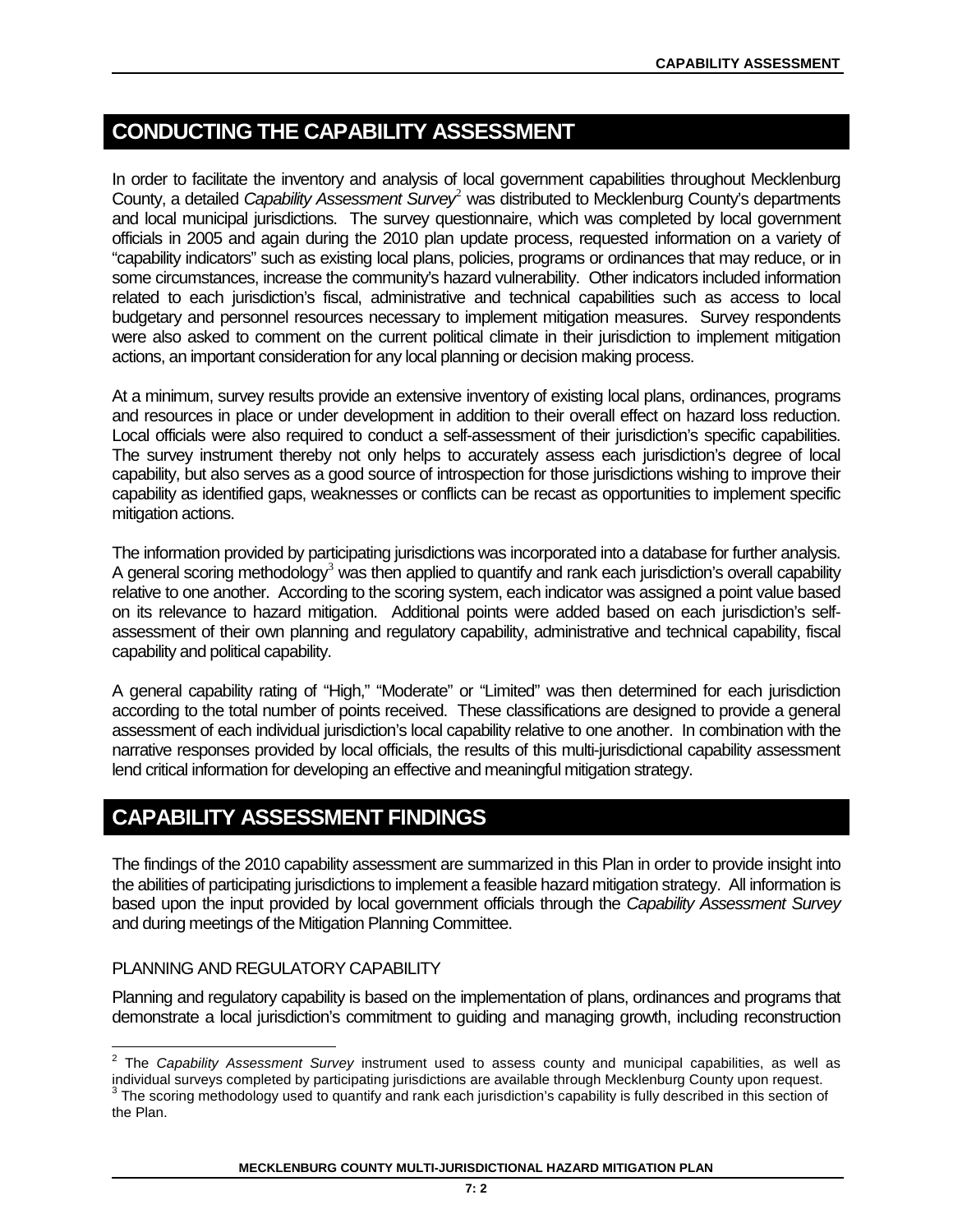following a disaster. Examples include emergency response, mitigation and recovery planning, comprehensive land use planning, transportation planning and capital improvements planning. Additional examples include the enforcement of zoning or subdivision ordinances and building codes that regulate how land is developed and structures are built. These planning initiatives present significant opportunities to integrate hazard mitigation principles and practices into the local decision making process.

This assessment is designed to provide a general overview of the key planning and regulatory tools in place or under development for jurisdictions in Mecklenburg County, along with their potential effect on hazard loss reduction. This information will help identify opportunities to address existing gaps, weaknesses or conflicts with other initiatives in addition to integrating the implementation of this Plan with existing planning mechanisms, where appropriate.

**Table 7.1** provides a summary of the relevant local plans, ordinances and programs already in place or under development for Mecklenburg County's participating local governments. A checkmark indicates  $(\checkmark)$ that the item is currently in place and being implemented and integrated by the local jurisdiction (or in some cases by the County on Behalf of that jurisdiction), or that is currently under development.

| Table 7.1: Relevant Plans, Ordinances and Programs |                               |                             |                            |                            |                            |                           |                     |                             |                               |                 |                        |                           |                           |                                   |                                             |                  |                              |                                      |                                                    |                      |           |              |                              |
|----------------------------------------------------|-------------------------------|-----------------------------|----------------------------|----------------------------|----------------------------|---------------------------|---------------------|-----------------------------|-------------------------------|-----------------|------------------------|---------------------------|---------------------------|-----------------------------------|---------------------------------------------|------------------|------------------------------|--------------------------------------|----------------------------------------------------|----------------------|-----------|--------------|------------------------------|
| <b>JURISDICTION</b>                                | <b>Hazard Mitigation Plan</b> | Comprehensive Land Use Plan | Floodplain Management Plan | Open Space Management Plan | Stormwater Management Plan | Emergency Operations Plan | SARA Title III Plan | Radiological Emergency Plan | Continuity of Operations Plan | Evacuation Plan | Disaster Recovery Plan | Capital Improvements Plan | Economic Development Plan | <b>Historic Preservation Plan</b> | Prevention Ordinance<br><b>Flood Damage</b> | Zoning Ordinance | <b>Subdivision Ordinance</b> | <b>Unified Development Ordinance</b> | Post-disaster Redevelopment.<br>Recovery Ordinance | <b>Building Code</b> | Fire Code | È            | NFIP Community Rating System |
| Mecklenburg<br>County                              | $\checkmark$                  |                             | ✓                          | $\checkmark$               | $\checkmark$               | $\checkmark$              | v                   | $\checkmark$                |                               | ✓               | ✓                      | $\checkmark$              | $\checkmark$              | v                                 | √                                           | $\checkmark$     | ✔                            |                                      |                                                    | $\checkmark$         | v         | v            | ✓                            |
| Charlotte                                          | $\checkmark$                  | ✔                           | ✓                          |                            | $\checkmark$               | ✓                         | $\checkmark$        | ✓                           | √                             | ✓               | ✓                      | $\checkmark$              | v                         | v                                 | ✓                                           | $\checkmark$     | √                            |                                      |                                                    | $\checkmark$         | v         | $\checkmark$ | ✓                            |
| Cornelius                                          | ✓                             |                             | ✓                          | ✓                          |                            | √                         | v                   | $\checkmark$                | v                             | √               | √                      | $\checkmark$              | √                         | ✔                                 | ✓                                           | ✓                |                              | ✓                                    |                                                    | $\checkmark$         | √         | v            |                              |
| Davidson                                           | ✓                             |                             | ✓                          | ✓                          | $\checkmark$               | √                         | v                   | ✓                           |                               | $\checkmark$    | √                      | ✓                         | v                         | v                                 | v                                           | $\checkmark$     | v                            |                                      |                                                    | $\checkmark$         | v         | v            |                              |
| <b>Huntersville</b>                                | $\checkmark$                  | ✔                           | ✓                          | $\checkmark$               | $\checkmark$               | $\checkmark$              | ✓                   | $\checkmark$                | √                             | ✓               | ✓                      | $\checkmark$              | $\checkmark$              |                                   | ✓                                           | ✓                | √                            |                                      |                                                    | $\checkmark$         | v         | $\checkmark$ |                              |
| <b>Matthews</b>                                    | ✓                             |                             | ✓                          | ✓                          |                            | √                         | ✔                   | $\checkmark$                |                               | √               | √                      | $\checkmark$              | ✔                         | ✔                                 | ✓                                           | ✓                |                              | ✓                                    |                                                    | $\checkmark$         | v         | ✔            |                              |
| <b>Mint Hill</b>                                   | $\checkmark$                  | ✔                           | ✓                          | ✓                          | $\checkmark$               | √                         | v                   | ✓                           | ✔                             | ✓               | √                      |                           |                           |                                   | √                                           | $\checkmark$     | ✔                            | ✓                                    |                                                    | $\checkmark$         | v         | v            |                              |
| Pineville                                          | ✓                             | v                           | ✓                          | $\checkmark$               | v                          | v                         | ✔                   | ✓                           |                               | √               | √                      | $\checkmark$              | v                         | v                                 | ✔                                           | ✓                | ✔                            |                                      |                                                    | $\checkmark$         | v         | v            | ✓                            |

A more detailed discussion of each jurisdiction's planning and regulatory capability follows, along with the incorporation of additional information based on the narrative comments provided by local officials in response to the survey questionnaire.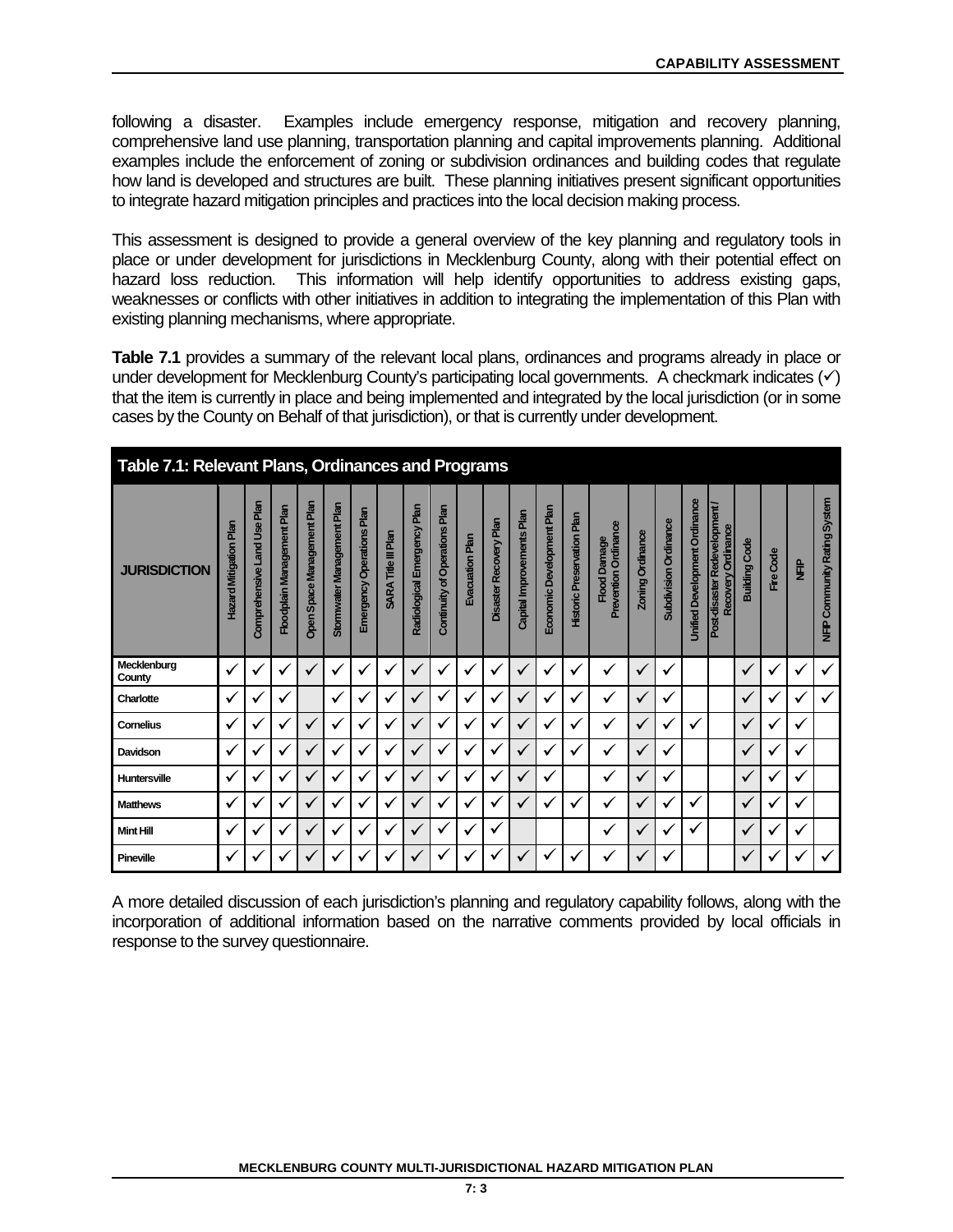## **Emergency Management**

Hazard mitigation is widely recognized as one of the four primary phases of emergency management. The three other phases include preparedness, response and recovery. In reality, each phase is interconnected with hazard mitigation as **Figure 7.1** suggests. Opportunities to reduce potential losses through mitigation practices are ideally implemented before a disaster strikes. Examples include the acquisition or elevation of flood-prone structures or the enforcement of regulatory policies that prevent construction in known hazard areas. In reality, the post-disaster environment provides another important "window of opportunity" to implement hazard mitigation projects and policies. During this time period, federal disaster assistance, including the Hazard Mitigation Grant Program (HMGP), may be available. In addition, elected officials and disaster victims may be more willing to implement mitigation measures in order to avoid similar events occurring in the future.



*Sources: Federal Emergency Management Agency; PBS&J*

Planning for each phase is a critical part of a comprehensive emergency management program and a key to the successful implementation of hazard mitigation actions. As a result, the *Capability Assessment Survey* asked several questions across a range of emergency management plans in order to assess each jurisdiction's willingness to plan and their level of technical planning proficiency.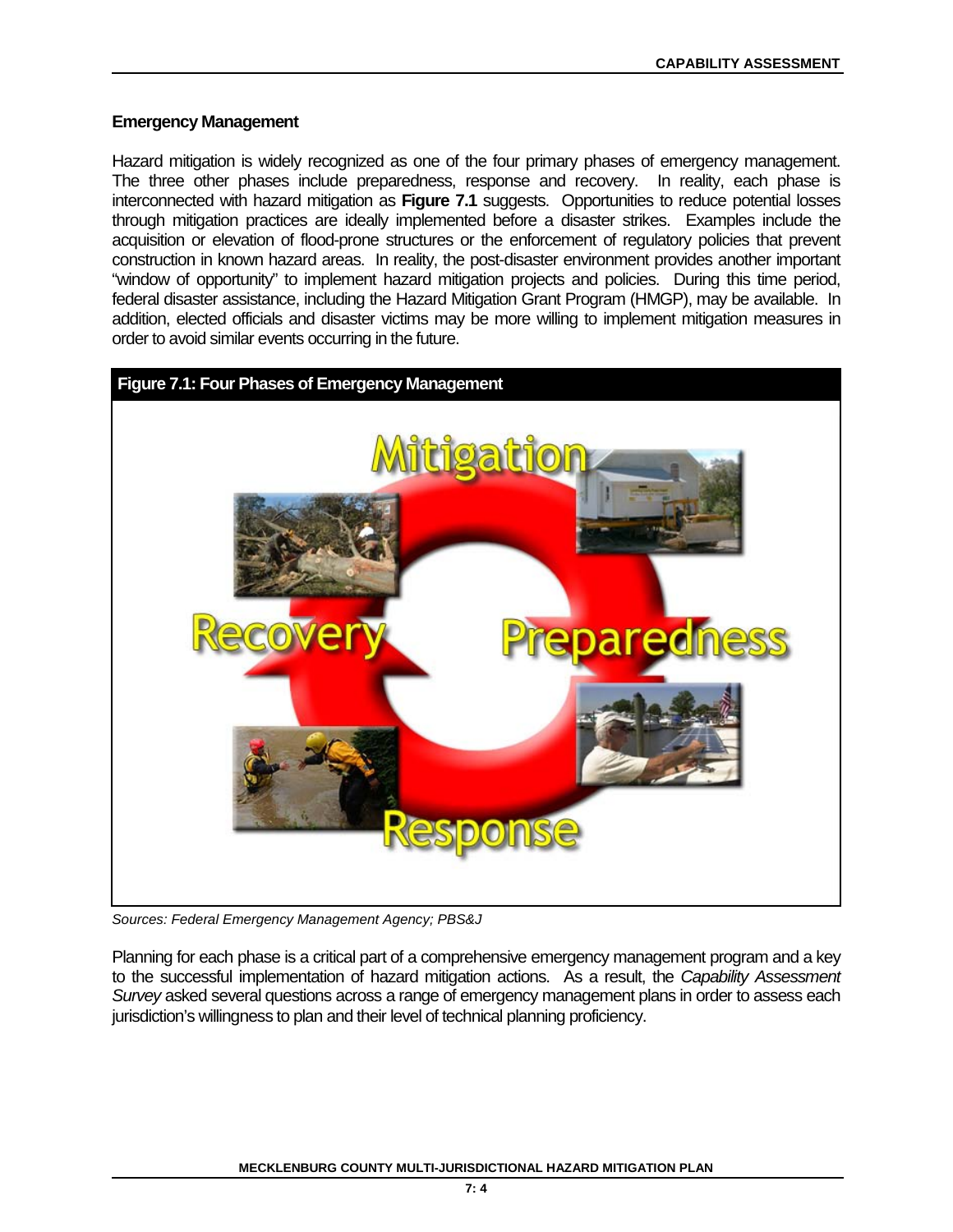*Hazard Mitigation Plan*: A hazard mitigation plan represents a community's blueprint for how it intends to reduce the impact of natural and human-caused hazards on people and the built environment. The essential elements of a hazard mitigation plan include a risk assessment, capability assessment and mitigation strategy.

- All local incorporated jurisdictions in Mecklenburg County actively participated in the development of the initial Multi-jurisdictional Hazard Mitigation Plan in 2005 and again during the 2010 plan update process. This Plan assesses all natural hazard threats facing the area and the local capabilities to reduce their potential impact, and through ongoing intergovernmental coordination establishes countywide mitigation goals and individual mitigation actions plans aimed at reducing future losses to natural hazards.
- Mecklenburg County has prepared and adopted 10 Watershed Flood Mitigation Plans. The watersheds encompass approximately 85 percent of flood-prone buildings in the Charlotte-Mecklenburg area. While the watershed plans do not meet the requirements established by the Disaster Mitigation Act of 2000, they have been incorporated into this Multi-jurisdictional Hazard Mitigation Plan, which is designed to meet all federal and state hazard mitigation planning rules and regulations. The flood hazard analysis and flood mitigation projects identified in the watershed plans represent a strong commitment to flood loss reduction in the county. The Plan will build on the work already completed to include an assessment of all natural hazards and the identification of specific measures intended to reduce their impact.

*Disaster Recovery Plan*: A disaster recovery plan serves to guide the physical, social, environmental and economic recovery and reconstruction process following a disaster. In many instances, hazard mitigation principles and practices are incorporated into local disaster recovery plans with the intent of capitalizing on opportunities to break the cycle of repetitive disaster losses. Disaster recovery plans can also lead to the preparation of disaster redevelopment policies and ordinances to be enacted following a hazard event.

- The practice of disaster recovery is generally covered in the Charlotte-Mecklenburg County Integrated Response Plan for All Hazards. The Response Plan is prepared and maintained by the staff of the Charlotte-Mecklenburg Emergency Management Office (CMEMO) in coordination with other city and county departments. Initially adopted in 1953, the plan was amended in June 2004. The plan clearly delineates roles and responsibilities to support accountability and liability and enhance public safety in response to a disaster. While the plan strongly addresses emergency operations that will foster a prompt, efficient and coordinated response to a disaster, it does not fully address long-term recovery and reconstruction.
- All jurisdictions have indicated that guidelines for local disaster recovery procedures and operations are coordinated through CMEMO as an annex to the Integrated Response Plan for All Hazards.
- The preparation of a countywide disaster recovery plan should be considered by the Mitigation Planning Committee as a potential mitigation action to propose in this Plan's *Mitigation Strategy* or through future Plan updates. Mecklenburg County is aware of the State-sponsored pilot disaster recovery planning initiative in Brunswick County and will evaluate the possibility of preparing its own multi-jurisdictional recovery plan following a review of that effort and forthcoming tools from the North Carolina Emergency Management (NCEM).

*Emergency Operations Plan*: An emergency operations plan outlines responsibilities and the means by which resources are deployed during and following an emergency or disaster.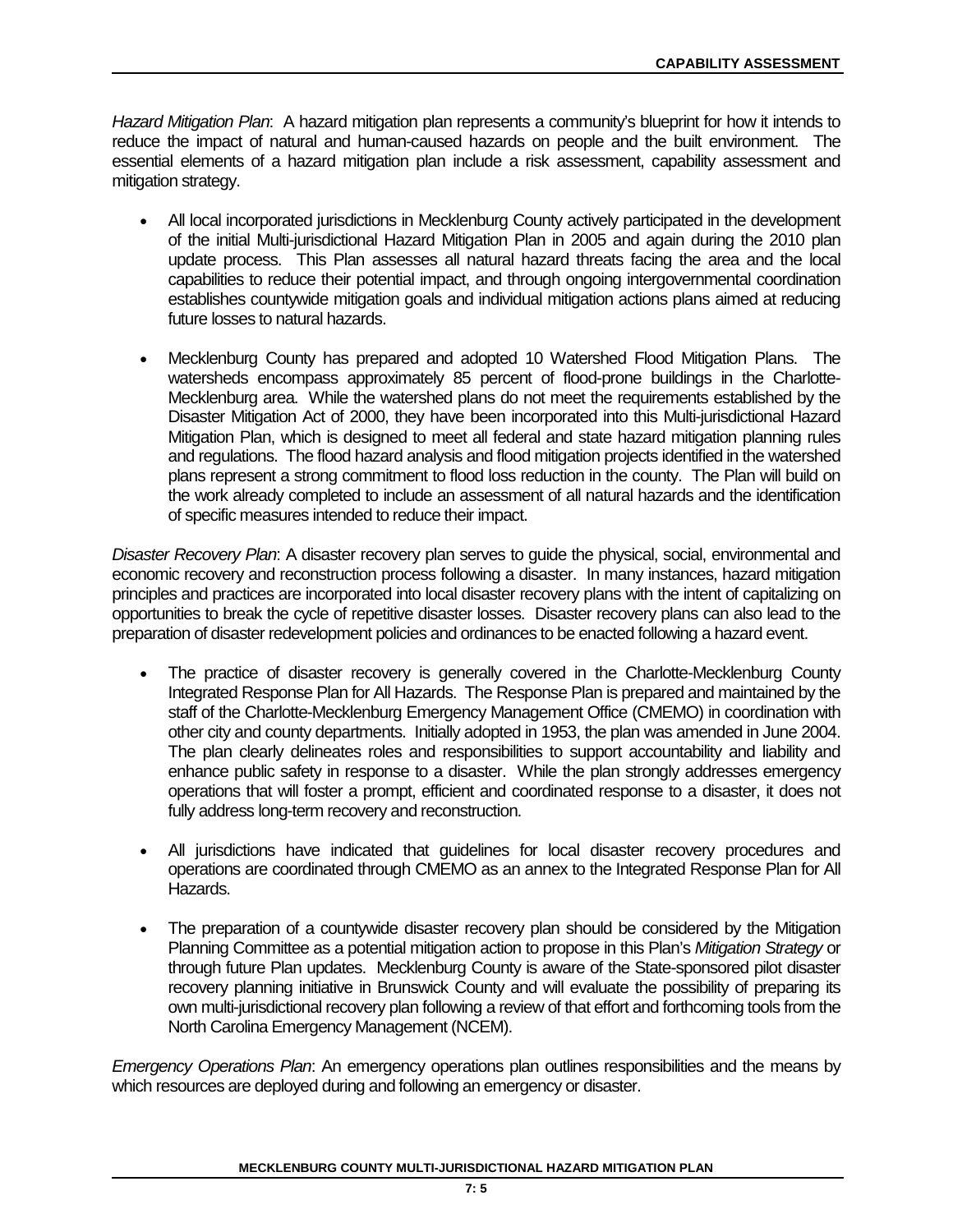- All municipal jurisdictions are covered under the Mecklenburg County All Hazards Plan and cooperate accordingly, although some have also prepared their own local emergency operations plans. These include the municipalities of Matthews (draft complete, now under review), Huntersville and Davidson.
- The All Hazards Plan has been determined to have a moderate effect on loss reduction, as its emphasis focuses on preparedness and response operations versus hazard mitigation activities.

*Continuity of Operation Plan*: A continuity of operations plan establishes a clear chain of command, line of succession and plans for backup or alternate emergency facilities in case of an extreme emergency or disaster event.

• Survey results indicate three (3) jurisdictions, Mecklenburg County, the City of Charlotte and Town of Huntersville, have continuity of operations plans in place or under development. The other municipal jurisdictions have indicated they fall under procedures identified in the Charlotte-Mecklenburg County All Hazards Plan; however do not have their own stand-alone continuity of operations plan.

*Radiological Emergency Plan*: A radiological emergency plan delineates roles and responsibilities for assigned personnel and the means to deploy resources in the event of a radiological accident.

- The McGuire Nuclear Power Station is located in Mecklenburg County. Radiological hazards are addressed in the Duke Power Company's Emergency Response Plan on behalf of all jurisdictions in Mecklenburg County. The plan prescribes those actions to be taken by Mecklenburg County and threatened municipalities in order to protect the health and safety of the general public who may be affected by radiation exposure and environmental contamination resulting from an accident or terrorist attack at the McGuire site.
- Radiological hazards are also addressed in the Charlotte-Mecklenburg County Integrated Response Plan for All Hazards.

*SARA Title III Emergency Response Plan*: A SARA Title III Emergency Response Plan outlines the procedures to be followed in the event of a chemical emergency such as the accidental release of toxic substances. These plans are required by federal law under Title III of the Superfund Amendments and Reauthorization Act (SARA), and the Emergency Planning and Community Right-to-Know Act (EPCRA).

- An Emergency Response Plan for chemical emergencies throughout the county is addressed in Annex P of the Mecklenburg County All Hazards Plan. A comprehensive rewrite of the Annex was completed and adopted in June 2004.
- The Local Emergency Planning Committee (LEPC) is a sub-committee of the Charlotte Mecklenburg All Hazards Advisory Committee (AHAC). A variety of local government officials, chemical industry representatives and media outlets participate in the LEPC planning process per EPCRA requirements.

# **General Planning**

The implementation of hazard mitigation activities involves departments and individuals beyond the emergency management profession. Stakeholders may include local planners, public works officials, economic development specialists and others. In many instances, concurrent local planning efforts may complement hazard mitigation goals even though they are not designed as such. Therefore, the *Capability* 

#### **MECKLENBURG COUNTY MULTI-JURISDICTIONAL HAZARD MITIGATION PLAN**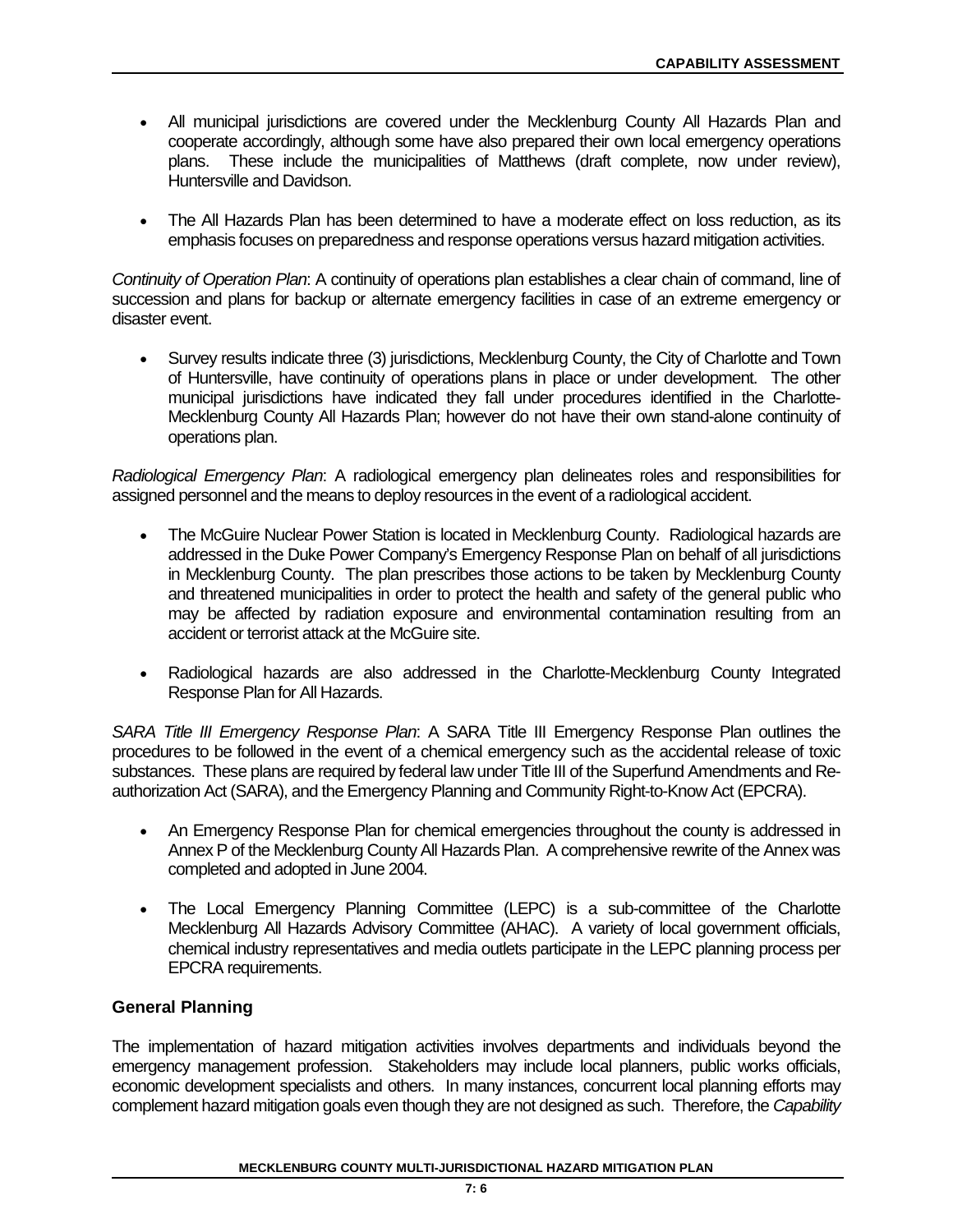*Assessment Survey* also asked questions regarding each jurisdiction's general planning capabilities and the degree to which hazard mitigation is integrated into other planning efforts. The results of this survey are outlined below, along with the general findings of a separate section incorporated into the Plan during the 2010 plan update that addresses the degree to which local planning mechanisms are currently being used by each jurisdiction to achieve "safe growth" according to another separately completed survey.

*Comprehensive Land Use Plan*: A comprehensive land use plan establishes the overall vision for what a community wants to be and a guide to future governmental decision making. Typically a comprehensive plan is comprised of demographic conditions, land use patterns, transportation elements and proposed community facilities. Given the broad nature of the plan and its regulatory standing in many communities, the integration of hazard mitigation measures into the comprehensive plan can serve as a far reaching, long-term risk reduction tool.

- Survey results indicate that all jurisdictions possess a comprehensive land use plan in addition to other growth and development-related policy documents. As described in Section 3: *Community Profile* local jurisdictions in Mecklenburg County are committed to managing growth in a responsible and often cooperative manner. Some jurisdictions maintain small area plans addressing specific issues and concerns. All participating municipalities indicated that their land use plans either strongly support or help facilitate hazard loss reduction and are periodically updated.
- The Town of Matthews reports that its comprehensive plan is currently undergoing a rewrite as a unified development ordinance.

*Capital Improvements Plan*: A capital improvements plan guides the scheduling of spending on public improvements. A capital improvements plan can serve as an important mechanism to guide future development away from identified hazard areas. Limiting public investment in hazardous areas is one of the most effective long-term mitigation actions available to local governments.

- Survey results indicate that seven (7) out of eight (8) jurisdictions have a capital improvements plan in place or under development. Most are five-year plans that are updated annually. All survey respondents indicated that capital improvement plans either support or facilitate loss reduction efforts in their community. In the City of Charlotte, various departments prepare plans depending on the type of capital improvement program they maintain. For example, the City of Charlotte Storm Water Services division addresses flood control projects.
- The Town of Mint Hill reportedly does not have a capital improvements plan currently in place.

*Historic Preservation Plan*: A historic preservation plan is intended to preserve historic structures or districts within a community. An often overlooked aspect of the historic preservation plan is the assessment of buildings and sites located in areas subject to natural hazards to include the identification of the most effective way to reduce future damages.<sup>4</sup> This may involve retrofitting or relocation techniques that account for the need to protect buildings that do not meet current building standards, or are within a historic district that cannot easily be relocated out of harm's way.

• Survey results indicate that six (6) out of eight (8) jurisdictions have completed a stand-alone historic preservation plan with rules and regulations that govern those properties (and

<span id="page-6-0"></span><sup>4</sup> See *Protecting the Past from Natural Disasters*. 1989. Nelson, Carl. National Trust for Historic Preservation: Washington, D.C.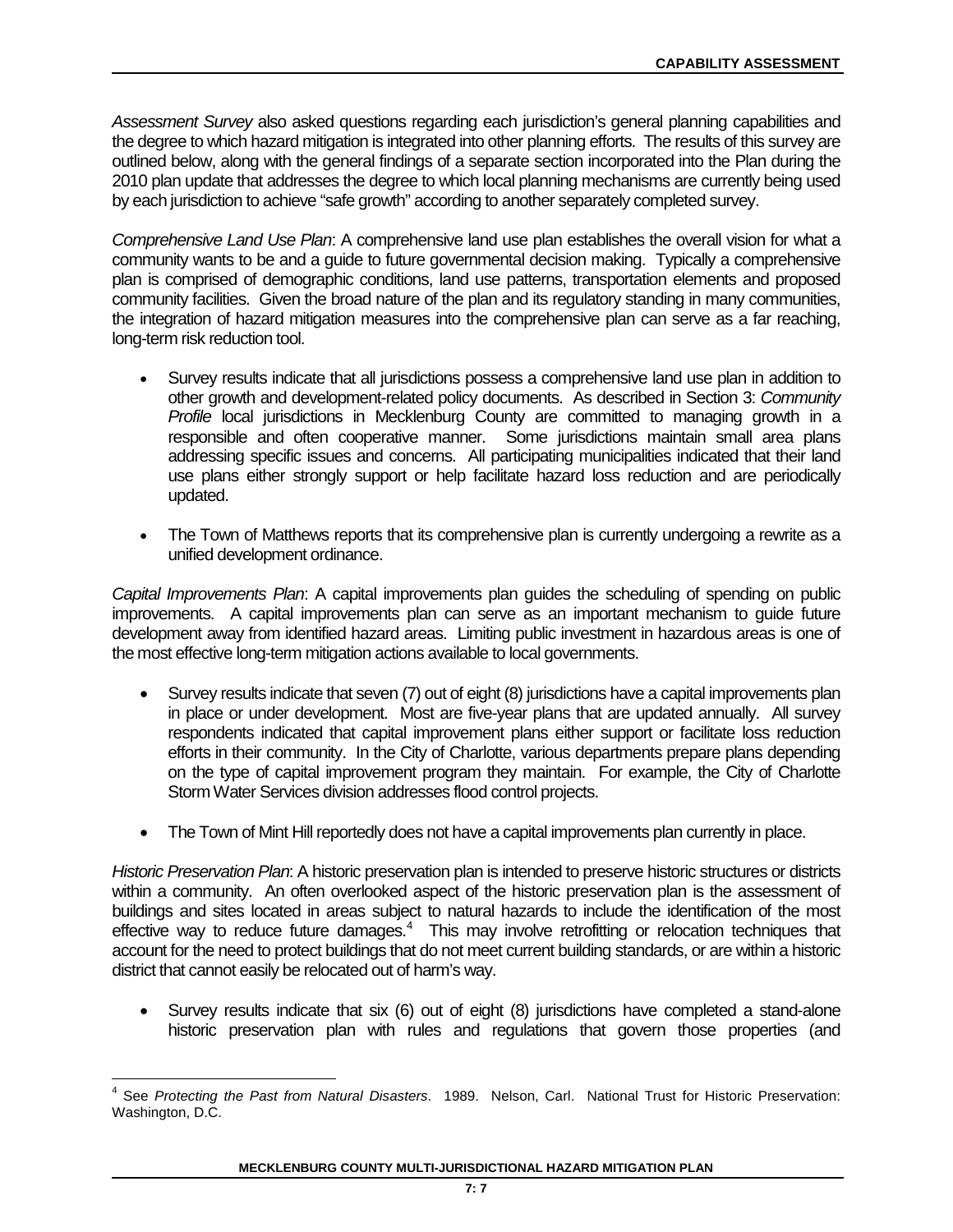neighborhoods) included in their local inventory and listed on the National Register of Historic Places.

• The towns of Huntersville and Mint Hill do not currently have a historic preservation plan in place.

*Zoning Ordinances*: Zoning represents the primary means by which land use is controlled by local governments. As part of a community's police power, zoning is used to protect the public health, safety and welfare of those in a given area. A zoning ordinance is the mechanism through which zoning is typically implemented. Since zoning regulations enable municipal governments to limit the type and density of development, it can serve as a powerful tool when applied in identified hazard areas.

- Survey results indicate that all jurisdictions in Mecklenburg County have adopted and enforce a zoning ordinance. All jurisdictions indicated that their zoning ordinance either strongly supports or helps facilitate hazard loss reduction.
- The towns of Cornelius, Matthews and Mint Hill indicated that they currently administer their zoning and subdivision regulations through a locally adopted Unified Development Ordinance.

*Subdivision Ordinances*: A subdivision ordinance is intended to regulate the development of housing, commercial, industrial or other uses, including associated public infrastructure, as land is subdivided into buildable lots for sale or future development. Subdivision design that accounts for natural hazards can dramatically reduce the exposure of future development.<sup>[5](#page-7-0)</sup>

- Survey results indicate that all jurisdictions in Mecklenburg County have adopted and enforce a subdivision ordinance. All jurisdictions indicated that their ordinance either strongly supports or helps facilitate hazard loss reduction, with some intending to strengthen their ordinance through proposed mitigation actions as part of this Plan.
- The towns of Cornelius, Matthews and Mint Hill indicated that they currently administer their zoning and subdivision regulations through a locally adopted Unified Development Ordinance.

*Building Codes, Permitting and Inspections*: Building Codes regulate construction standards. In many communities, permits are issued for, and inspections of work take place on, new construction. Decisions regarding the adoption of building codes (that account for hazard risk), the type of permitting process required both before and after a disaster, and the enforcement of inspection protocols all affect the level of hazard risk faced by a community.

- Per the General Assembly, communities in North Carolina are required to follow a statewide mandatory building code. The 2009 North Carolina Building Code is based on the 2006 International Building Code (IBC), with heavy modifications being made by the North Carolina Building Code Council (although few related to life and safety issues). Local governments may also amend the code pursuant to state approval.
- Mecklenburg County performs building code enforcement for all municipal jurisdictions.

The adoption and enforcement of building codes by local jurisdictions is routinely assessed through the Building Code Effectiveness Grading Schedule (BCEGS) program developed by the Insurance Services

<span id="page-7-0"></span><sup>5</sup> For additional information regarding the use of subdivision regulations in reducing flood hazard risk, see *Subdivision Design in Flood Hazard Areas*. 1997. Planning Advisory Service Report Number 473. American Planning Association: Washington, D.C.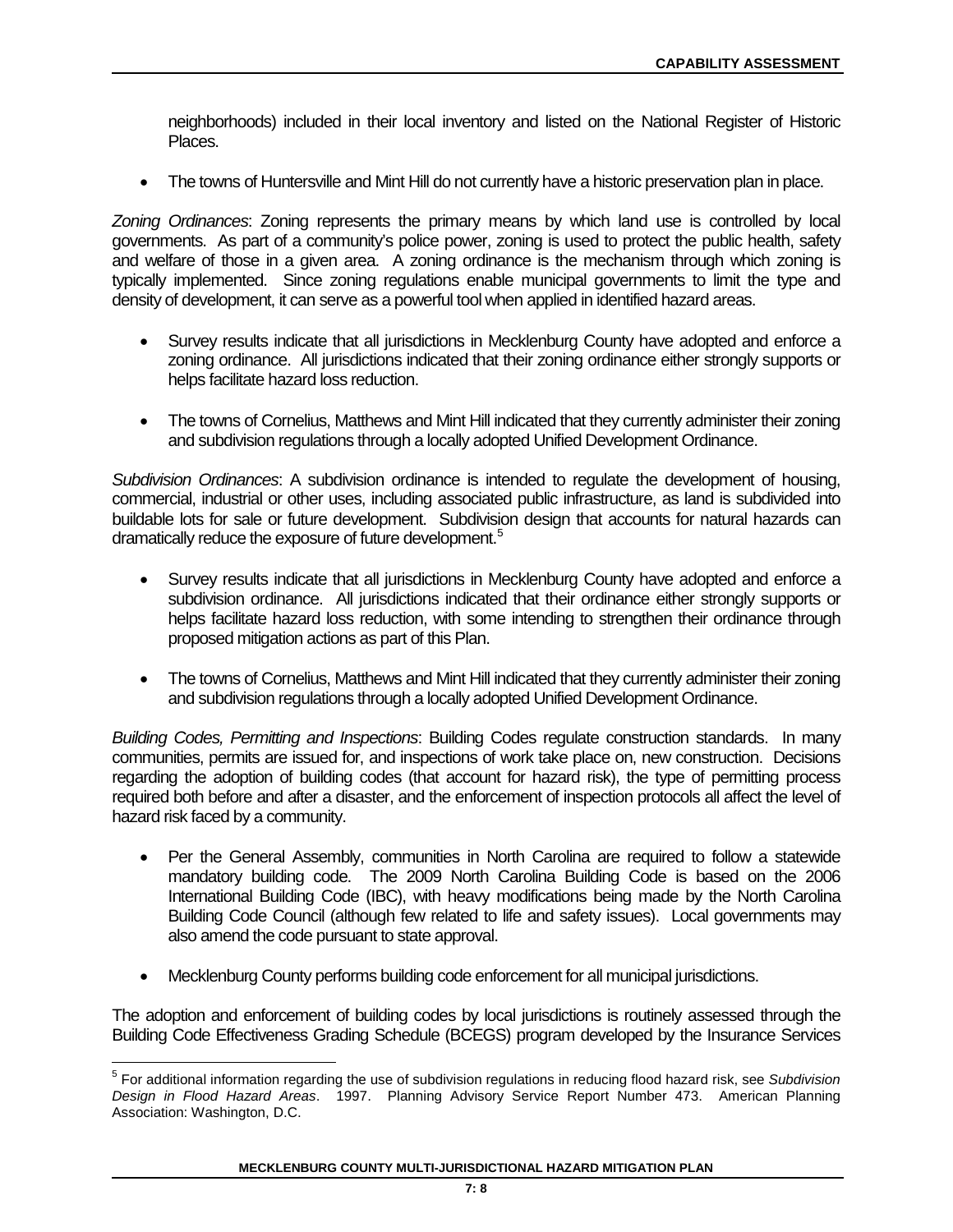Office, Inc. (ISO).<sup>[6](#page-8-0)</sup> Under the BCEGS program, ISO assesses the building codes in effect in a particular community and how the community enforces its building codes, *with special emphasis on mitigation of losses from natural hazards*. The results of BCEGS assessments are routinely provided to ISO's member private insurance companies, which in turn may offer ratings credits for new buildings constructed in communities with strong BCEGS classifications.

In conducting the assessment, ISO collects information related to personnel qualifications and continuing education as well as the number of inspections performed per day. This type of information, combined with local building codes, is used to determine a grade for that jurisdiction. The grades range from 1 to 10, with the lower grade being more ideal. A BCEGS grade of 1 represents an exemplary commitment to building code enforcement, and a grade of 10 indicates less than a minimum level of recognized protection.

• Building code enforcement, which is handled by Mecklenburg County for all jurisdictions, has received a BCEGS rating of "4" for personal lines and an exemplary BCEGS rating of "1" for commercial and industrial lines.

## *2010 Safe Growth Survey*

As part of the 2010 plan update process, each jurisdiction was also asked to complete a *Safe Growth Survey*. This unique survey instrument was drawn from a technique proposed by David Godschalk, FAICP and professor emeritus of city and regional planning at the University of North Carolina at Chapel Hill, to help local better evaluate the extent to which each local jurisdiction in Mecklenburg County is positioned to grow safely relative to its natural hazards. The survey was completed by appropriate planning, zoning and/or community development staff for each of jurisdiction and the results are summarized in **Table 7.2**. In completing the survey each respondent was asked to indicate how strongly they agree or disagree with the "Safe Growth Statements" as they relate to their own jurisdiction's current plans, policies and programs for guiding future community growth and development, according to the following scale:

|  | 1 = Strongly Disagree $2 =$ Somewhat Disagree $3 =$ Neutral $4 =$ Somewhat Agree $5 =$ Strongly Agree |  |  |  |
|--|-------------------------------------------------------------------------------------------------------|--|--|--|
|--|-------------------------------------------------------------------------------------------------------|--|--|--|

| Table 7.2: Results of 2010 Safe Growth Survey                                                                                  |                         |                        |           |                        |                     |                 |           |           |  |  |  |
|--------------------------------------------------------------------------------------------------------------------------------|-------------------------|------------------------|-----------|------------------------|---------------------|-----------------|-----------|-----------|--|--|--|
| <b>Safe Growth Statement</b>                                                                                                   | Vlecklenburg<br>County* | Charlotte <sup>*</sup> | Cornelius | Davidson <sup>**</sup> | <b>luntersville</b> | <b>Matthews</b> | Mint Hill | Pineville |  |  |  |
| <b>COMPREHENSIVE PLAN</b>                                                                                                      |                         |                        |           |                        |                     |                 |           |           |  |  |  |
| The comprehensive plan includes a future land use map that clearly identifies natural<br>hazard areas.                         | 5                       | 5                      |           |                        | 5                   | 2               | 4         | 5         |  |  |  |
| Current land use policies discourage development and/or redevelopment within<br>natural hazard areas.                          | 5                       | 5                      | 5         |                        | 5                   | 4               | 5         |           |  |  |  |
| The comprehensive plan provides adequate space for expected future growth in<br>areas located outside of natural hazard areas. | 5                       | 5                      |           |                        | 5                   | 4               | 4         |           |  |  |  |
| Transportation                                                                                                                 |                         |                        |           |                        |                     |                 |           |           |  |  |  |
| The transportation element limits access to natural hazard areas.                                                              | 3                       | 3                      | 4         |                        | 5                   | 3               |           |           |  |  |  |
| Transportation policy is used to guide future growth and development to safe<br>locations.                                     | 4                       | 4                      | 4         |                        | 5                   | 3               |           |           |  |  |  |

<span id="page-8-0"></span> $6$  Participation in BCEGS is voluntary and may be declined by local governments if they do not wish to have their local building codes evaluated.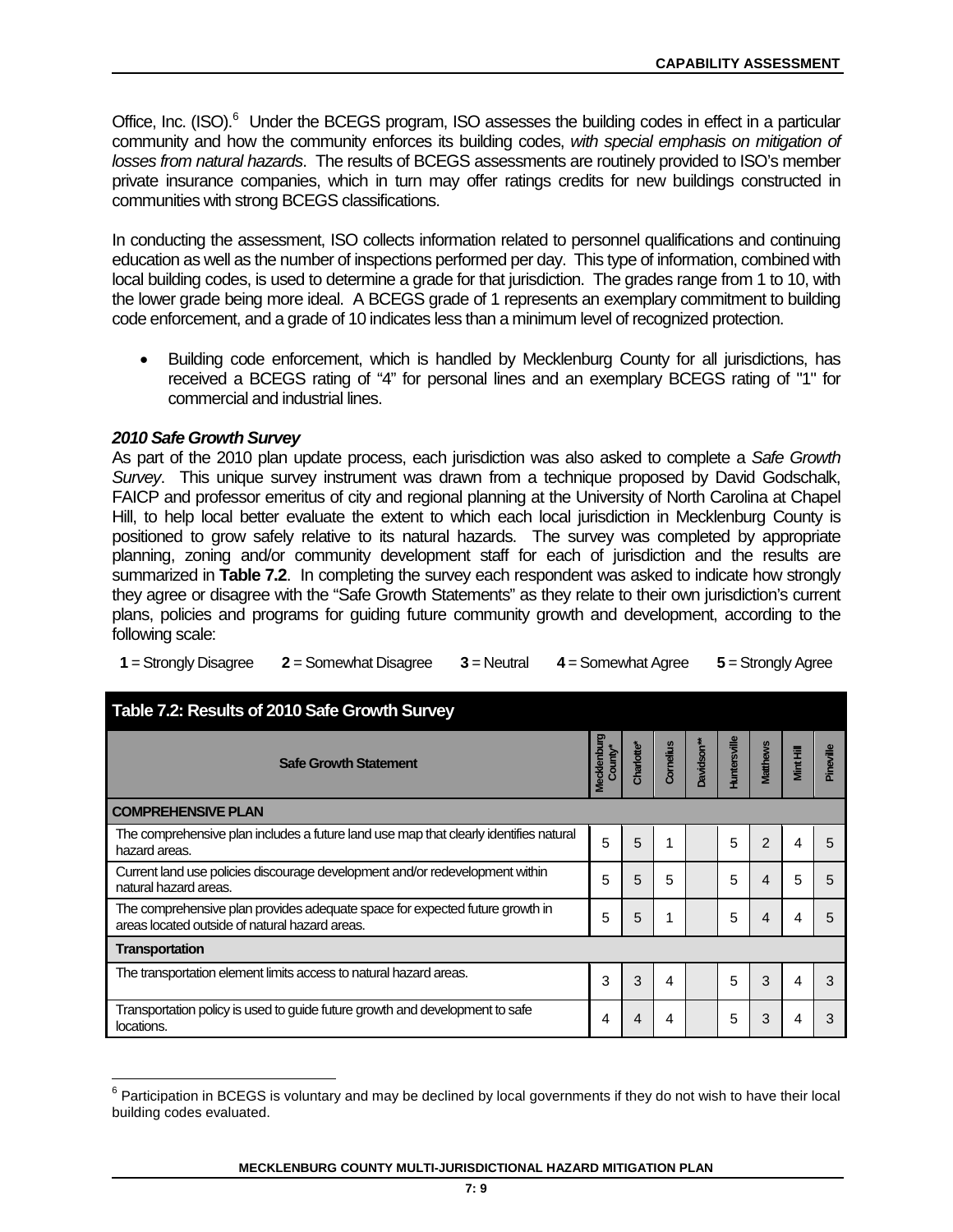| Table 7.2: Results of 2010 Safe Growth Survey                                                                                                                         |                               |                        |                |                        |              |                 |           |                |
|-----------------------------------------------------------------------------------------------------------------------------------------------------------------------|-------------------------------|------------------------|----------------|------------------------|--------------|-----------------|-----------|----------------|
| <b>Safe Growth Statement</b>                                                                                                                                          | <b>Mecklenburg</b><br>County* | Charlotte <sup>®</sup> | Cornelius      | Davidson <sup>**</sup> | Huntersville | <b>Matthews</b> | Mint Hill | Pineville      |
| Transportation systems are designed to function under disaster conditions (e.g.,<br>evacuation, mobility for fire/rescue apparatus, etc.).                            | 5                             | 5                      | 3              |                        | 3            | 3               | 3         | 3              |
| <b>Environmental Management</b>                                                                                                                                       |                               |                        |                |                        |              |                 |           |                |
| Environmental features that serve to protect development from hazards (e.g.,<br>wetlands, riparian buffers, etc.) are identified and mapped.                          | 4                             | 4                      | 5              |                        | 5            | 3               | 4         | 5              |
| Environmental policies encourage the preservation and restoration of protective<br>ecosystems.                                                                        | 5                             | 5                      | 4              |                        | 5            | 3               | 4         | 5              |
| Environmental policies provide incentives to development that is located outside of<br>protective ecosystems.                                                         | 4                             | 4                      | 1              |                        | 3            | 3               | 3         | 3              |
| <b>Public Safety</b>                                                                                                                                                  |                               |                        |                |                        |              |                 |           |                |
| The goals and policies of the comprehensive plan are related to and consistent with<br>those in the Mecklenburg County Multi-jurisdictional Hazard Mitigation Plan.   | 4                             | 4                      | $\overline{2}$ |                        | 5            | 3               | 4         | 4              |
| Public safety is explicitly included in the plan's growth and development policies.                                                                                   | 3                             | 3                      | 4              |                        | 5            | 3               | 4         | 4              |
| The monitoring and implementation section of the plan covers safe growth objectives.                                                                                  | 3                             | 3                      | 4              |                        | 5            | 3               | 4         | 4              |
| <b>ZONING ORDINANCE</b>                                                                                                                                               |                               |                        |                |                        |              |                 |           |                |
| The zoning ordinance conforms to the comprehensive plan in terms of discouraging<br>development and/or redevelopment within natural hazard areas.                     | 5                             | 5                      | 4              |                        | 5            | 5               | 4         | 5              |
| The ordinance contains natural hazard overlay zones that set conditions for land use<br>within such zones.                                                            | 5                             | 5                      | 4              |                        | 5            | 3               | 4         | 3              |
| Rezoning procedures recognize natural hazard areas as limits on zoning changes<br>that allow greater intensity or density of use.                                     | 4                             | 4                      | 2              |                        | 5            | 4               | 3         | 2              |
| The ordinance prohibits development within, or filling of, wetlands, floodways, and<br>floodplains.                                                                   | 4                             | 4                      | 5              |                        | 5            | 5               | 5         | 5              |
| <b>SUBDIVISION REGULATIONS</b>                                                                                                                                        |                               |                        |                |                        |              |                 |           |                |
| The subdivision regulations restrict the subdivision of land within or adjacent to natural<br>hazard areas.                                                           | 4                             | 4                      | 2              |                        | 5            | $\overline{4}$  | 4         | $\overline{2}$ |
| The regulations provide for conservation subdivisions or cluster subdivisions in order<br>to conserve environmental resources.                                        | 5                             | 5                      | 5              |                        | 5            | 3               | 3         | 1              |
| The regulations allow density transfers where hazard areas exist.                                                                                                     | 5                             | 5                      | 1              |                        | 1            | 2               | 4         | 1              |
| <b>CAPITAL IMPROVEMENT PROGRAM AND INFRASTRUCTURE POLICIES</b>                                                                                                        |                               |                        |                |                        |              |                 |           |                |
| The capital improvement program limits expenditures on projects that would<br>encourage development/redevelopment in areas vulnerable to natural hazards.             | 4                             | 4                      | 4              |                        | 5            | 3               | 4         | 4              |
| Infrastructure policies limit the extension of existing facilities and services that would<br>encourage development in areas vulnerable to natural hazards.           | 5                             | 5                      | 4              |                        | 5            | 3               | 4         | 4              |
| The capital improvements program provides funding for hazard mitigation projects<br>identified in the Mecklenburg County Multi-jurisdictional Hazard Mitigation Plan. | 5                             | 5                      | 1              |                        | 3            | 3               | 4         | $\overline{2}$ |
| <b>OTHER</b>                                                                                                                                                          |                               |                        |                |                        |              |                 |           |                |
| Small area or corridor plans recognize the need to avoid or mitigate natural hazards.                                                                                 | 5                             | 5                      | 5              |                        | 5            | $\overline{4}$  | 3         | 5              |
| The building code contains provisions to strengthen or elevate new or substantially<br>improved construction to withstand hazard forces.                              | 5                             | 5                      | 4              |                        | 5            | 4               | 3         | 5              |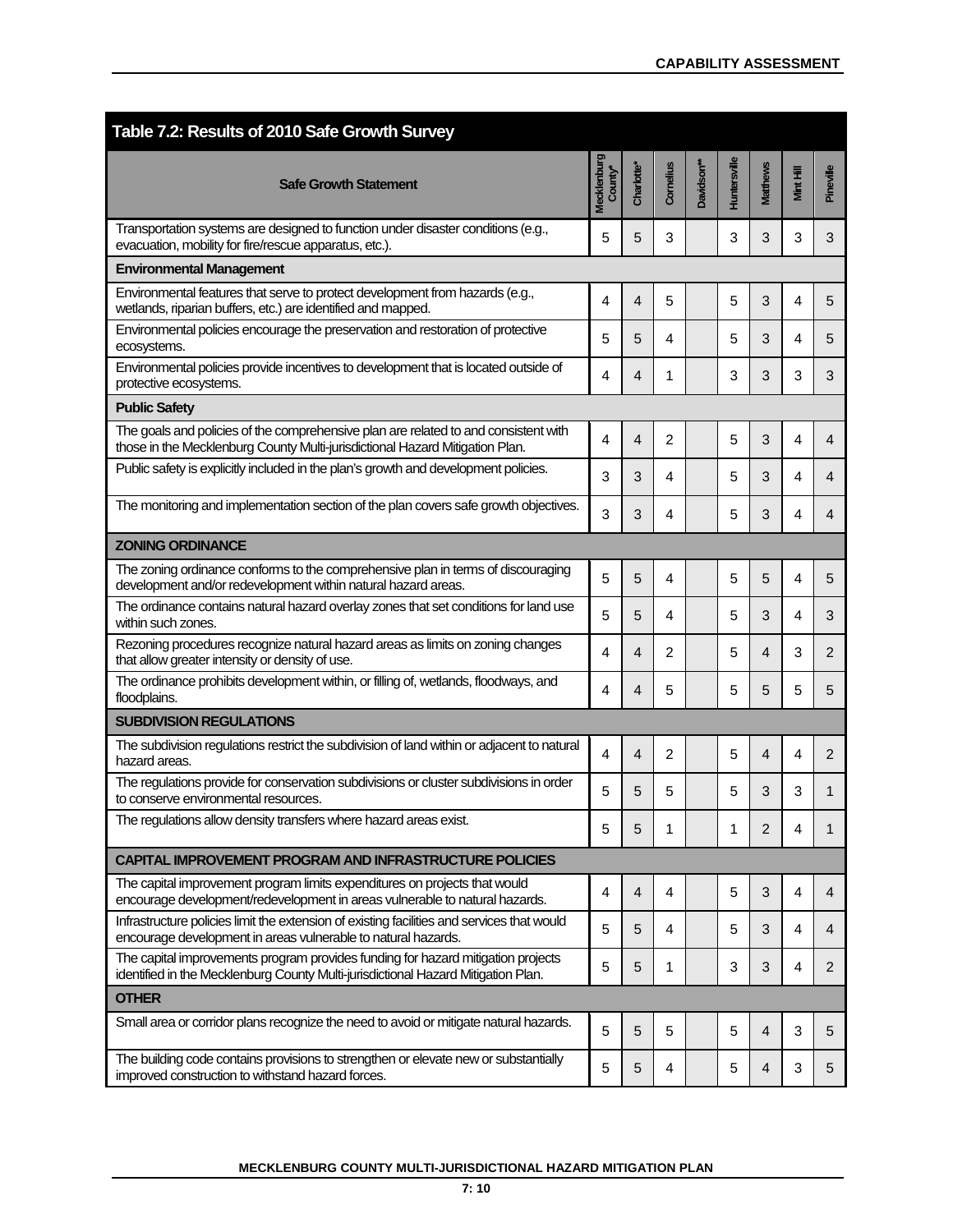| Table 7.2: Results of 2010 Safe Growth Survey                                                                                                                        |               |           |           |           |                     |          |           |  |  |  |
|----------------------------------------------------------------------------------------------------------------------------------------------------------------------|---------------|-----------|-----------|-----------|---------------------|----------|-----------|--|--|--|
| <b>Safe Growth Statement</b>                                                                                                                                         | <b>Meckle</b> | Charlotte | Cornelius | Davidson* | <b>Tuntersville</b> | Matthews | Mint Hill |  |  |  |
| Economic development/redevelopment strategies include provisions for mitigating<br>natural hazards or otherwise enhancing social and economic resiliency to hazards. | 5             | 5         | 4         |           |                     | 3        |           |  |  |  |
| <b>AVERAGE SURVEY RATINGS</b>                                                                                                                                        | 4.4           | 4.4       | 3.3       |           |                     |          |           |  |  |  |

*\* Responses submitted jointly for the City of Charlotte and Mecklenburg County by the Charlotte-Mecklenburg Planning Department, a joint city-county agency charged with guiding growth and development for the City of Charlotte and the surrounding region \*\* As of this writing, the Safe Growth Survey had yet to be returned for the Town of Davidson.*

While somewhat of a subjective exercise, the *Safe Growth Survey* used to provide some quantitative measures of how adequately existing planning mechanisms and tools for each jurisdiction were being used to address the notion of safe growth as currently advocated by organizations such as FEMA and the American Planning Association (APA). In addition, the survey instrument was aimed at further integrating the subject of hazard risk management into the dialogue of local planners throughout Mecklenburg County and to possibly consider and identify new mitigation actions as it relates to those local planning policies or programs already in place. It is anticipated that the survey will be used again during future plan updates to help measure progress over time and to continue identifying possible mitigation actions as it relates to future growth and community development practices, and how such actions may better be incorporated into local planning mechanisms.

## **Floodplain Management**

Flooding represents the greatest natural hazard facing the nation. At the same time, the tools available to reduce the impacts associated with flooding are among the most developed when compared to other hazard-specific mitigation techniques. In addition to approaches that cut across hazards, such as education, outreach, and the training of local officials, the *National Flood Insurance Program* (NFIP) contains specific regulatory measures that enable government officials to determine where and how growth occurs relative to flood hazards. Participation in the NFIP is voluntary, but is promoted by FEMA as a crucial means to implement and sustain an effective hazard mitigation program.

In order for a county or municipality to join the NFIP, they must adopt a local flood damage prevention ordinance that requires jurisdictions to follow established minimum building standards in the floodplain. These standards require that all new buildings and substantial improvements to existing buildings will be protected from damage by the 100-year flood, and that new floodplain development will not aggravate existing flood problems or increase damage to other properties.

Another key service provided by the NFIP is the mapping of identified flood hazard areas. Once prepared, the Flood Insurance Rate Maps (FIRMs) are used to assess flood hazard risk, regulate construction practices and set flood insurance rates. FIRMs are an important source of information to educate residents, government officials and the private sector about the likelihood of flooding in their community.

**Table 7.3** summarizes NFIP participation for each of Mecklenburg County's local jurisdictions along with general NFIP policy data.<sup>7</sup>

<span id="page-10-0"></span> $7$  General NFIP policy data (number and coverage) is current as of 12/31/2009 and is provided by the Federal Emergency Management Agency.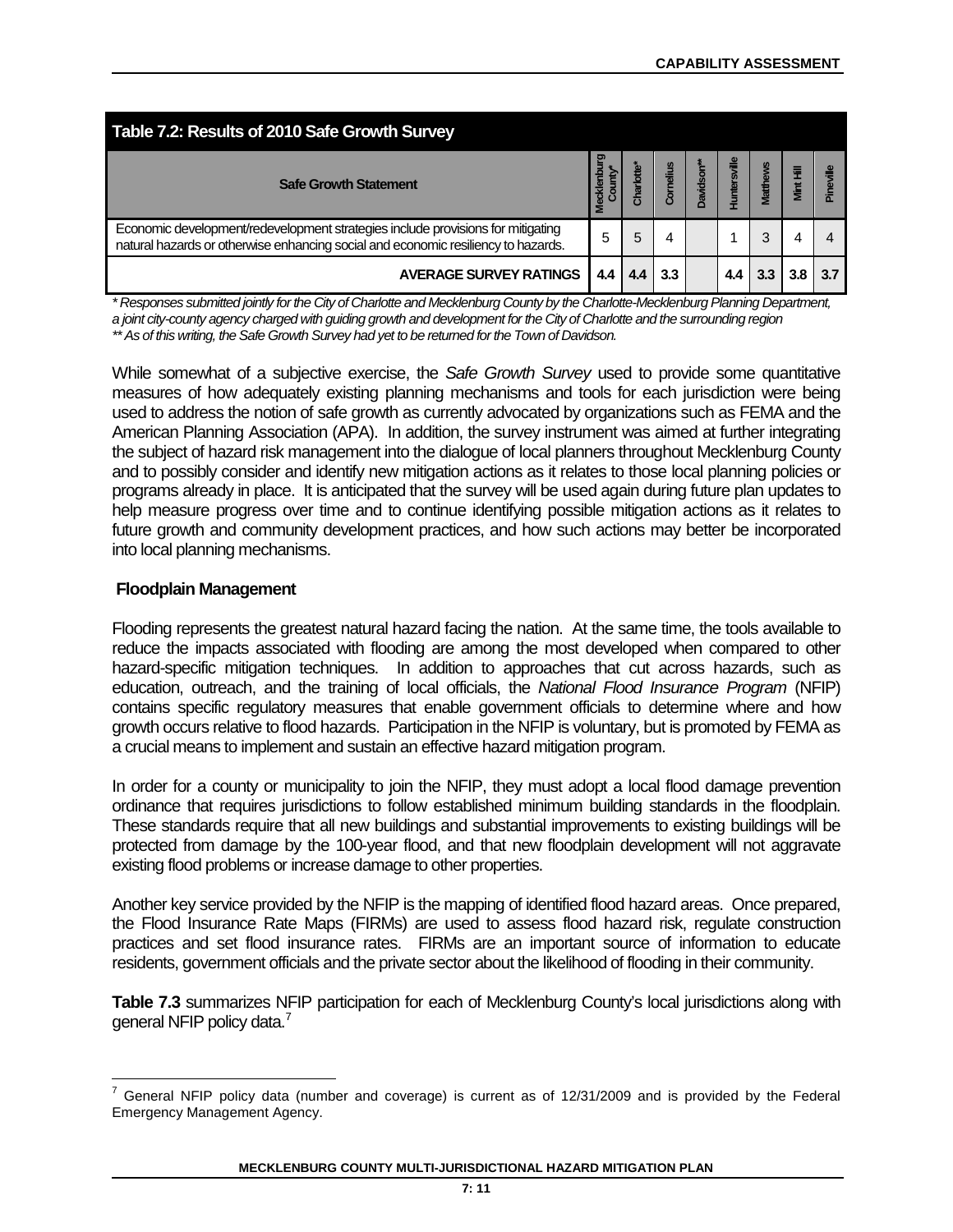| Table 7.3: NFIP Participation in Mecklenburg County |                                  |                                        |                                     |                                     |  |  |  |  |  |  |  |
|-----------------------------------------------------|----------------------------------|----------------------------------------|-------------------------------------|-------------------------------------|--|--|--|--|--|--|--|
| <b>JURISDICTION</b>                                 | <b>NFIP</b><br><b>ENTRY DATE</b> | <b>CURRENT</b><br><b>EFFECTIVE MAP</b> | <b>NUMBER OF</b><br><b>POLICIES</b> | <b>AMOUNT OF</b><br><b>COVERAGE</b> |  |  |  |  |  |  |  |
| Mecklenburg County                                  | 06/01/1981                       | 03/02/09                               | 773                                 | \$187,549,000                       |  |  |  |  |  |  |  |
| Charlotte                                           | 08/15/1978                       | 03/02/09                               | 2,349                               | \$524,405,400                       |  |  |  |  |  |  |  |
| Cornelius                                           | 09/30/1997                       | 03/02/09                               | 73                                  | \$22,705,300                        |  |  |  |  |  |  |  |
| Davidson                                            | 10/16/1997                       | 03/02/09                               | 59                                  | \$10,070,900                        |  |  |  |  |  |  |  |
| Huntersville                                        | 02/04/2004                       | 03/02/09                               | 56                                  | \$16,802,900                        |  |  |  |  |  |  |  |
| <b>Matthews</b>                                     | 02/04/2004                       | 03/02/09                               | 41                                  | \$11,814,100                        |  |  |  |  |  |  |  |
| Mint Hill                                           | 12/21/2007                       | 03/02/09                               | 17                                  | \$3,874,600                         |  |  |  |  |  |  |  |
| Pineville                                           | 03/18/1987                       | 03/02/09                               | 41                                  | \$10,255,900                        |  |  |  |  |  |  |  |

*Sources: Federal Emergency Management Agency (as of 12/31/2009)*

When it comes to floodplain management, the City of Charlotte and Mecklenburg County are among the most ambitious and progressive local governments in the United States. As eluded to throughout other sections of this Plan, they routinely coordinate on stormwater and flood-related issues and have long since gone above and beyond the minimum regulatory standards of the NFIP. This includes developing and adopting community floodplain maps that go beyond FEMA's standard for mapping only current flood risk but *future* floodplain conditions based on anticipated growth and development that will likely increase those risks. Further, they have coordinated with each of the other municipal jurisdictions in Mecklenburg County to consider and adopt higher regulatory standards through their own flood damage prevention ordinances. **Table 7.4** provides a brief description of the higher regulatory standards adopted in Mecklenburg County, and **Table 7.5** summarizes which of these higher standards are currently being enforced in each jurisdiction according to local ordinances.

|                                  | Table 7.4: NFIP Higher Regulatory Standards in Mecklenburg County                                                                                                                                                                                                                                    |                                                                                                                         |                      |
|----------------------------------|------------------------------------------------------------------------------------------------------------------------------------------------------------------------------------------------------------------------------------------------------------------------------------------------------|-------------------------------------------------------------------------------------------------------------------------|----------------------|
| <b>HIGHER</b><br><b>STANDARD</b> | <b>DESCRIPTION</b>                                                                                                                                                                                                                                                                                   | <b>BENEFITS</b>                                                                                                         | <b>FEMA MINIMUMS</b> |
| Parking Lots Must<br>be Elevated | • Applies to parking spaces for new<br>non-single family buildings<br>• Flood depths no more than 6 inches<br>deep in any parking space during<br>Community Flood event.                                                                                                                             | • Vehicles will be safe from<br>flood damage<br>• Water quality benefits<br>• Emergency response to<br>vehicles reduced | N/A                  |
| Dry land Access                  | • Driveways to new or substantially<br>improved buildings must be elevated<br>above the Community Base Flood<br>Elevation and must connect to a<br>public street above the Community<br><b>Base Flood Elevation</b><br>• Exemptions available when no dry<br>public street<br>• Variance are allowed | • This ensures safe access for<br>regular and emergency<br>vehicles to buildings                                        | N/A                  |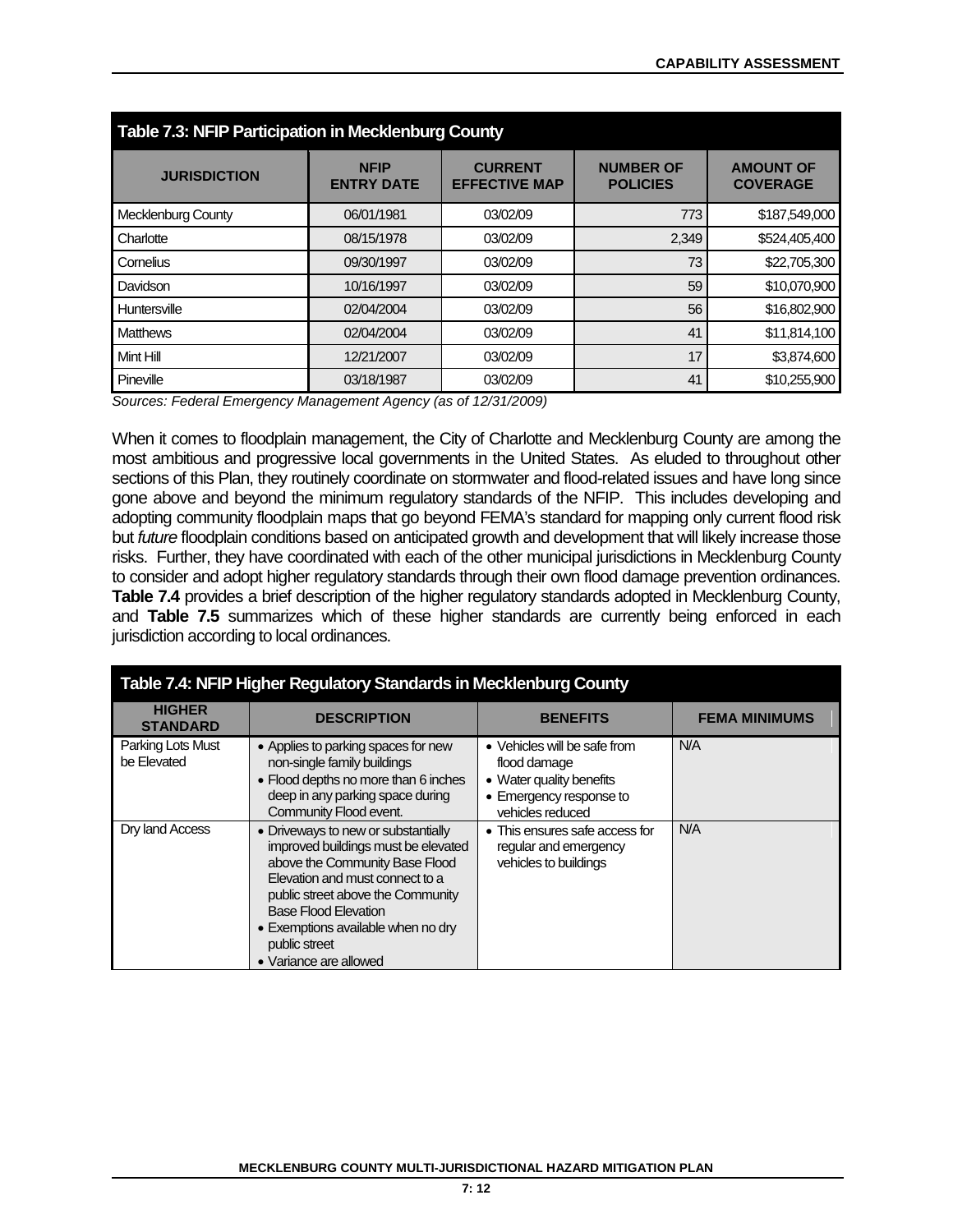|                                                                                                | Table 7.4: NFIP Higher Regulatory Standards in Mecklenburg County                                                                                                                                                                                                                                                                                                                            |                                                                                                                                                                                                            |                                                                                                                                                                                                           |
|------------------------------------------------------------------------------------------------|----------------------------------------------------------------------------------------------------------------------------------------------------------------------------------------------------------------------------------------------------------------------------------------------------------------------------------------------------------------------------------------------|------------------------------------------------------------------------------------------------------------------------------------------------------------------------------------------------------------|-----------------------------------------------------------------------------------------------------------------------------------------------------------------------------------------------------------|
| <b>HIGHER</b><br><b>STANDARD</b>                                                               | <b>DESCRIPTION</b>                                                                                                                                                                                                                                                                                                                                                                           | <b>BENEFITS</b>                                                                                                                                                                                            | <b>FEMA MINIMUMS</b>                                                                                                                                                                                      |
| <b>Flood Maps</b><br>Community<br>Floodplains (Future<br>Conditions)<br><b>Wider Floodways</b> | • Current maps show floodplain areas<br>based on future land use conditions.<br>• New buildings must be built with the<br>lowest floor elevated at least one foot<br>above the Community (Future) Base<br>Flood Elevation.<br>· Wider floodways are shown, which<br>are areas on the maps reserved to<br>allow the free flow of floodwaters<br>while limiting development in these<br>areas. | • New Buildings will be<br>constructed so that they will<br>not incur damage from higher<br>flood levels in the future.<br>· Less floodplain area will be<br>filled or built upon                          | • Map the existing<br>conditions 100-year<br>floodplain.<br>• Lowest floors allowed at<br>existing conditions base<br>flood elevation<br>• More floodplain area can<br>be built upon (wider<br>floodways) |
| <b>Critical Facilities</b><br>Located Out of 500-<br>year Floodplain                           | • New Critical Facilities such as<br>daycare facilities, nursing homes,<br>schools, hospitals, fire, police and<br>medic facilities etc, must be located<br>above the 500-year flood level.                                                                                                                                                                                                  | • Vulnerable facilities or facilities<br>essential to the community will<br>be less at risk.                                                                                                               | N/A                                                                                                                                                                                                       |
| <b>Levee Restrictions</b>                                                                      | • Many restrictions regarding<br>construction of levees                                                                                                                                                                                                                                                                                                                                      | • Likelihood of levees being<br>constructed will be small<br>resulting in less potential<br>damage that could occur from<br>levee failure.                                                                 | N/A                                                                                                                                                                                                       |
| Higher floor elevation<br>requirement<br>(Freeboard)                                           | • Floors of new or substantially<br>improved buildings must be elevated<br>at least one (1) foot above the<br>Community (future). (2 feet on<br>Catawba)                                                                                                                                                                                                                                     | • This will provide an extra<br>degree of safety for factors not<br>accounted for in the mapping<br>such as, stream blockages,<br>sedimentation in culverts, and<br>inaccuracies in the mapping<br>models. | • FEMA allows<br>construction at existing<br>conditions base flood<br>elevations                                                                                                                          |
| Cumulative<br>Substantial/Damage<br>Improvement                                                | • Improvements costing over 25% of<br>the building value are cumulated<br>within a 10-year period to meet the<br>50% maximum improvement value<br>requirement.                                                                                                                                                                                                                               | • Buildings will be brought up to<br>compliance and made safer in<br>a shorter time period.                                                                                                                | • Value only counted from<br>one damage event or<br>building improvement<br>greater than 50% of the<br>value of the structure                                                                             |
| <b>Below Flood Level</b><br><b>Basements Not</b><br>Allowed on Filled Lots                     | • Basement floors of new buildings<br>cannot be located below the<br>Community Base Flood Elevation on<br>lots that have been elevated by fill                                                                                                                                                                                                                                               | • Prevents possible damage<br>from groundwater infiltration<br>and meets FEMA<br>recommendation.                                                                                                           | • Encourages<br>communities to meet this<br>standard, but not<br>required.                                                                                                                                |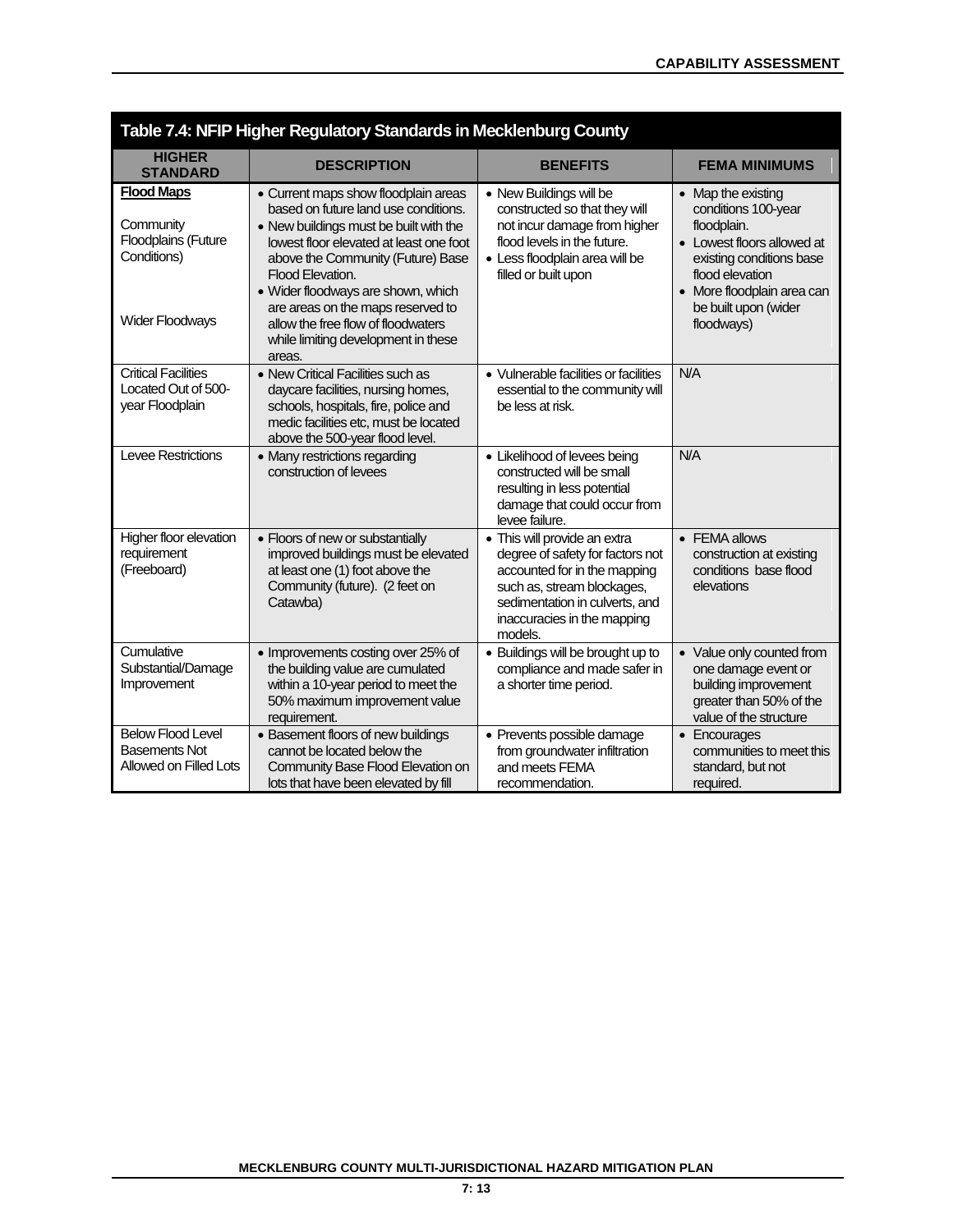| Table 7.5: NFIP Higher Regulatory Standards in Mecklenburg County, by Jurisdiction |                       |           |              |          |              |                 |           |           |  |  |  |  |
|------------------------------------------------------------------------------------|-----------------------|-----------|--------------|----------|--------------|-----------------|-----------|-----------|--|--|--|--|
| <b>REGULATION</b>                                                                  | Mecklenburg<br>County | Charlotte | Cornelius    | Davidson | Huntersville | <b>Matthews</b> | Mint Hill | Pineville |  |  |  |  |
| Parking Lots Must be Elevated                                                      | ✓                     | ✓         | $\checkmark$ | ✓        | ✓            | $\checkmark$    | ✓         | ✓         |  |  |  |  |
| Dry land Access                                                                    | ✓                     | ✓         | ✓            | ✓        | ✔            | ✓               | ✔         |           |  |  |  |  |
| <b>Community Floodplains (Future Conditions)</b>                                   | √                     | ✓         |              |          | ✔            | ✓               | √         |           |  |  |  |  |
| <b>Wider Floodways</b>                                                             | ✓                     | ✓         |              |          | √            | $\checkmark$    | ✓         |           |  |  |  |  |
| Critical Facilities Located Out of 500-year Floodplain                             | ✔                     | ✓         | ✓            | ✓        | v            | ✓               | ✔         |           |  |  |  |  |
| <b>Levee Restrictions</b>                                                          | ✓                     | ✓         | $\checkmark$ | ✓        | ✔            | ✓               | ✓         |           |  |  |  |  |
| Higher floor elevation requirement (freeboard)                                     | ✓                     | ✓         |              | ✓        |              | ✓               | ✓         |           |  |  |  |  |
| <b>Cumulative Substantial/Damage Improvement</b>                                   | ✓                     | ✓         |              |          | √            | ✓               | ✔         |           |  |  |  |  |
| Below Flood Level Basements Not Allowed on Filled Lots                             | ✔                     | ✓         | $\checkmark$ | ✓        | ✔            | ✓               | ✓         |           |  |  |  |  |
| No Development In FEMA Floodplain                                                  | v                     | ✔         |              |          |              | ✔               |           |           |  |  |  |  |

An additional indicator of floodplain management capability is the active participation of local jurisdictions in the *Community Rating System* (CRS). The CRS is an incentive-based program that encourages counties and municipalities to undertake defined flood mitigation activities that go beyond the minimum requirements of the NFIP, adding extra local measures to provide protection from flooding. All of the 18 creditable CRS mitigation activities are assigned a range of point values. As points are accumulated and identified thresholds are reached, communities can apply for an improved CRS class rating. Class ratings, which run from 10 to 1, are tied to flood insurance premium reductions as shown in **Table 7.6**. As class ratings improve (decrease), the percent reduction in flood insurance premiums for NFIP policy holders in that community increases.

| Table 7.6: CRS Premium Discounts, By Class  |                                    |
|---------------------------------------------|------------------------------------|
| <b>CRS CLASS</b>                            | <b>PREMIUM</b><br><b>REDUCTION</b> |
|                                             | 45%                                |
| 2                                           | 40%                                |
| 3                                           | 35%                                |
| 4                                           | 30%                                |
| 5                                           | 25%                                |
| 6                                           | 20%                                |
|                                             | 15%                                |
| 8                                           | 10%                                |
| 9                                           | 5%                                 |
| 10                                          | 0                                  |
| Course: Eaderal Emergency Menagement Agency |                                    |

*Source: Federal Emergency Management Agency*

Community participation in the CRS is voluntary. Any community that is in full compliance with the rules and regulations of the NFIP may apply to FEMA for a CRS classification better than class 10. The CRS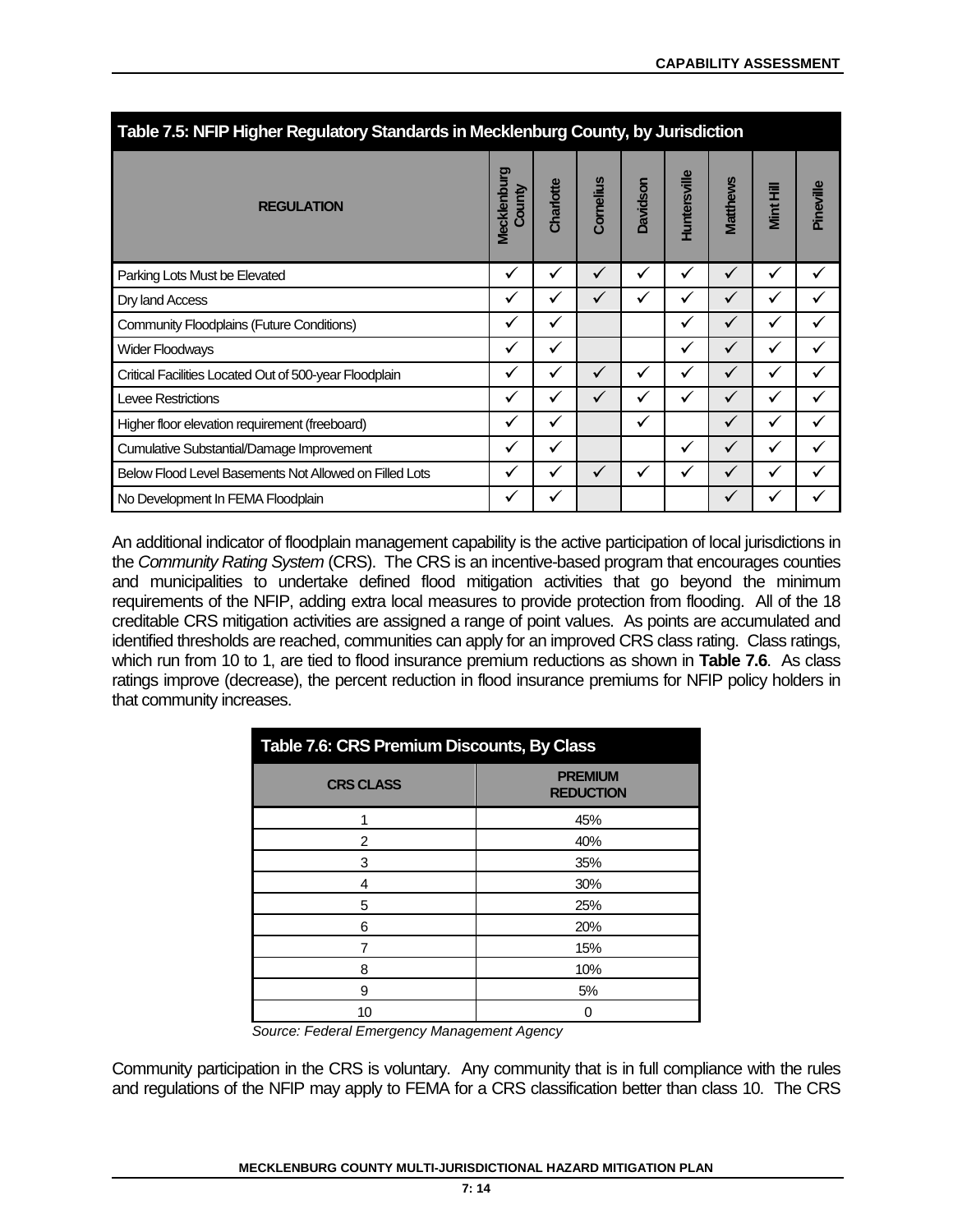application process has been greatly simplified over the past several years in order to make the program more user friendly, and extensive technical assistance is available for communities who request it.

• Mecklenburg County (Class 6), the City of Charlotte (Class 5) and the Town of Pineville (Class 6) actively participate in the CRS and are aiming to increase their CRS rating through the completion of this plan update process in addition to the implementation of other recommended mitigation actions. It is anticipated that additional jurisdictions may also seek to join the CRS as a result of this plan update process and following their own evaluation procedures.

*Floodplain Management Plan*: A floodplain management plan (or a flood mitigation plan) provides a framework for the identification and implementation of corrective and preventative measures designed to reduce flood-related impacts.

• Survey results indicate that all jurisdictions in Mecklenburg County are covered under the County's floodplain management plan that supports flood loss reduction efforts. The Town of Matthews has indicated that it also has adopted its own floodplain management plan in cooperation with County staff. The jurisdictions also cited flood damage prevention ordinances, policies and codes that are in place or under development as part of other community planning and regulatory programs.

*Open Space Management Plan:* An open space management plan is designed to preserve, protect and restore largely undeveloped lands, and to expand or connect areas in the public domain, including parks, greenways and other outdoor recreation areas. In many instances open space management practices are consistent with the goals of reducing hazard losses, such as the preservation of wetlands or other floodprone areas in their natural state.

• Survey results indicate that all jurisdictions in the county except the Town of Mint Hill (which is covered under some County efforts) have prepared or are preparing their own open space management plan or a similar plan (i.e., Greenway Master Plan or Conservation and Downtown Plan) that addresses open space. Mecklenburg County Stormwater Services, working with other county agencies, has closely linked the acquisition of flood-prone properties with the ongoing expansion of their bike and pedestrian greenways system.

*Stormwater Management Plan*: A stormwater management plan is designed to address flooding associated with stormwater runoff. The stormwater management plan is typically focused on design and construction measures that are intended to reduce the impact of more frequently occurring minor urban flooding.

• Survey results indicate that while some jurisdictions have prepared a stormwater management plan, most do not have a plan in place. However, significant technical and financial assistance is provided to municipal governments to support stormwater management planning, design, construction and maintenance through Mecklenburg County Storm Water Services staff.

# **Administrative and Technical Capability**

The ability of a local government to develop and implement mitigation projects, policies and programs is directly tied to its ability to direct staff time and resources for that purpose. Administrative capability is evaluated by determining how mitigation-related activities are assigned to local departments and if there are adequate personnel resources to complete these activities. The degree of intergovernmental coordination among departments will also affect administrative capability associated with the implementation and success of proposed mitigation activities. Technical capability is evaluated by assessing the level of knowledge and technical expertise of local government employees, such as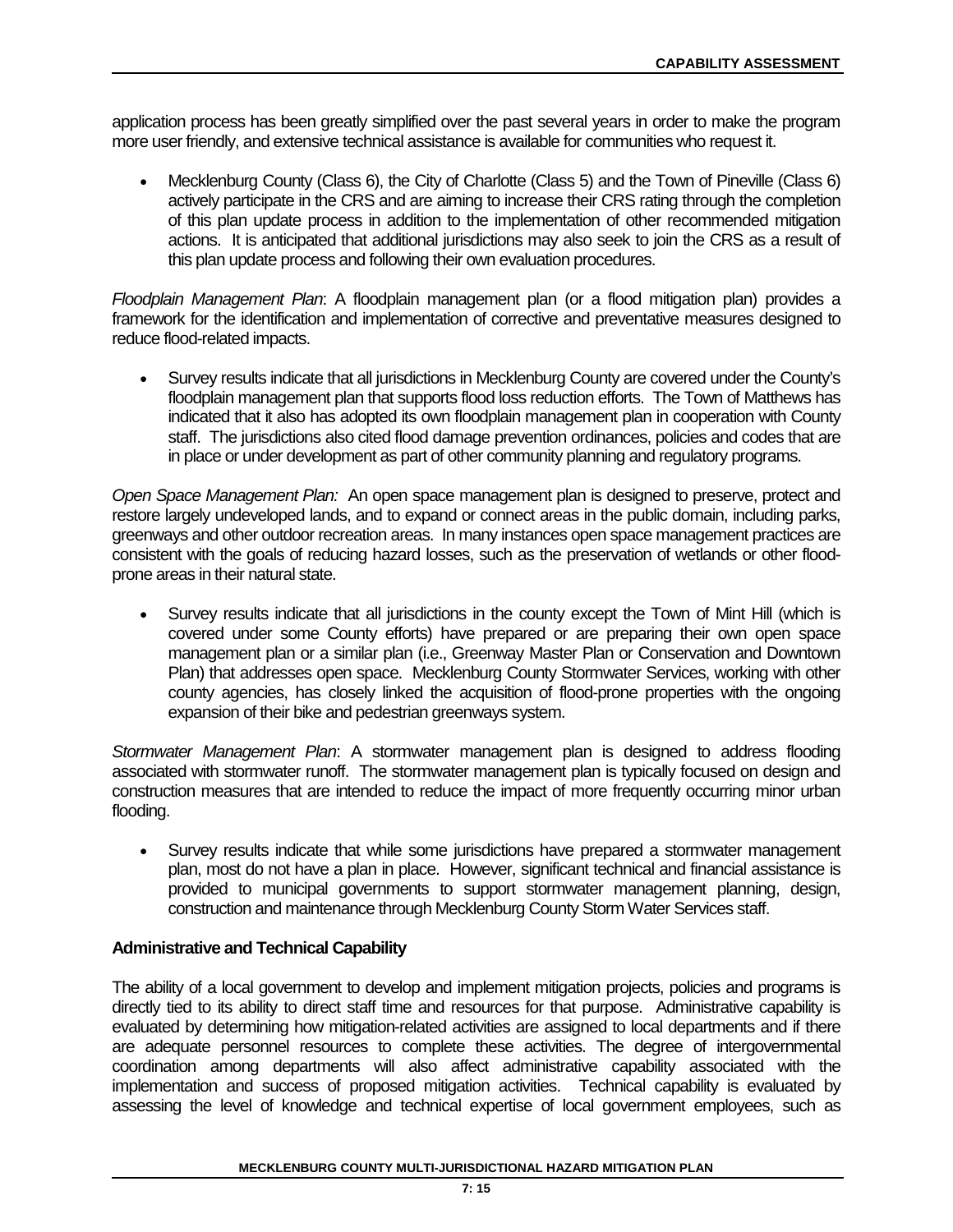personnel skilled in using geographic information systems (GIS) to analyze and assess community hazard vulnerability.

The *Capability Assessment Survey* was used to capture information on administrative and technical capability through the identification of available staff and personnel resources. **Table 7.7** provides a summary of the results for each jurisdiction in Mecklenburg County. A checkmark  $(\checkmark)$  indicates that local staff members are tasked with the services listed. Additional information on administrative and technical capability is provided in the completed surveys.

|                     | Table 7.7: Relevant Staff / Personnel Resources                                 |                                                                                                               |                                                                                           |                   |                    |                |                                                         |                                                                                            |                                                                              |                                                |  |  |  |
|---------------------|---------------------------------------------------------------------------------|---------------------------------------------------------------------------------------------------------------|-------------------------------------------------------------------------------------------|-------------------|--------------------|----------------|---------------------------------------------------------|--------------------------------------------------------------------------------------------|------------------------------------------------------------------------------|------------------------------------------------|--|--|--|
| <b>JURISDICTION</b> | development and land management<br>Planners with knowledge of land<br>practices | construction practices related to buildings<br>Engineers or professionals trained in<br>and/or infrastructure | understanding of natural and/or human-<br>Planners or engineers with an<br>caused hazards | Emergency manager | Floodplain manager | Land surveyors | hazards of the community<br>Scientist familiar with the | to assess the community's vulnerability<br>Staff with education or expertise<br>to hazards | Personnel skilled in Geographic<br>Information Systems (GIS)<br>and/or HAZUS | Resource development staff<br>or grant writers |  |  |  |
| Mecklenburg County  | ✓                                                                               | ✓                                                                                                             | ✓                                                                                         | ✓                 | ✓                  |                |                                                         | ✓                                                                                          | ✓                                                                            | ✓                                              |  |  |  |
| Charlotte           | ✓                                                                               | ✓                                                                                                             | $\checkmark$                                                                              | ✓                 | ✓                  | $\checkmark$   |                                                         |                                                                                            | ✓                                                                            |                                                |  |  |  |
| Cornelius           |                                                                                 | ✓                                                                                                             |                                                                                           | ✓                 | ✓                  |                |                                                         |                                                                                            |                                                                              |                                                |  |  |  |
| Davidson            |                                                                                 |                                                                                                               | ✓                                                                                         | ✓                 | ✓                  |                |                                                         |                                                                                            | ✓                                                                            |                                                |  |  |  |
| Huntersville        | ✔                                                                               | $\checkmark$                                                                                                  | ✓                                                                                         | ✓                 | $\checkmark$       |                |                                                         | ✓                                                                                          | ✓                                                                            |                                                |  |  |  |
| <b>Matthews</b>     | ✓                                                                               | ✓                                                                                                             | ✓                                                                                         | ✓                 | ✓                  |                |                                                         |                                                                                            | ✓                                                                            |                                                |  |  |  |
| Mint Hill           | √                                                                               | $\checkmark$                                                                                                  | ✓                                                                                         | ✓                 | $\checkmark$       |                |                                                         |                                                                                            | ✓                                                                            |                                                |  |  |  |
| Pineville           | √                                                                               | $\checkmark$                                                                                                  |                                                                                           | ✓                 | ✓                  |                |                                                         |                                                                                            | ✓                                                                            |                                                |  |  |  |

# **Fiscal Capability**

The ability of a local government to take action is often closely associated with the amount of money available to implement policies and projects.<sup>8</sup> This may take the form of grant funding or locally-based revenue and financing. The costs associated with mitigation policy and project implementation vary widely. In some cases, policies are tied to staff time or administrative costs associated with the creation and monitoring of a given program. In other cases, direct expenses are linked to an actual project such as the acquisition of flood-prone homes, which can require a substantial commitment from local, state and federal funding sources.

<span id="page-15-0"></span><sup>&</sup>lt;sup>8</sup> Gaining access to federal, state or other sources of funding is often an overriding factor driving the development and implementation of hazard mitigation plans. However, an important objective of local governments seeking a more sustainable future is the concept of self-reliance. Over time, local jurisdictions should seek the means to become less dependent on federal assistance, developing a more diversified approach that assesses the availability of federal, state and locally generated funding to implement mitigation actions. The countywide adoption of a stormwater utility fee is indicative of this approach. Additional assistance may be available from the business and corporate sector as well as certain non-profit organizations. A broad-based mitigation strategy should also include an attempt to identify mitigation measures that cost little or no money, yet may compliment the larger array of actions identified in the Plan.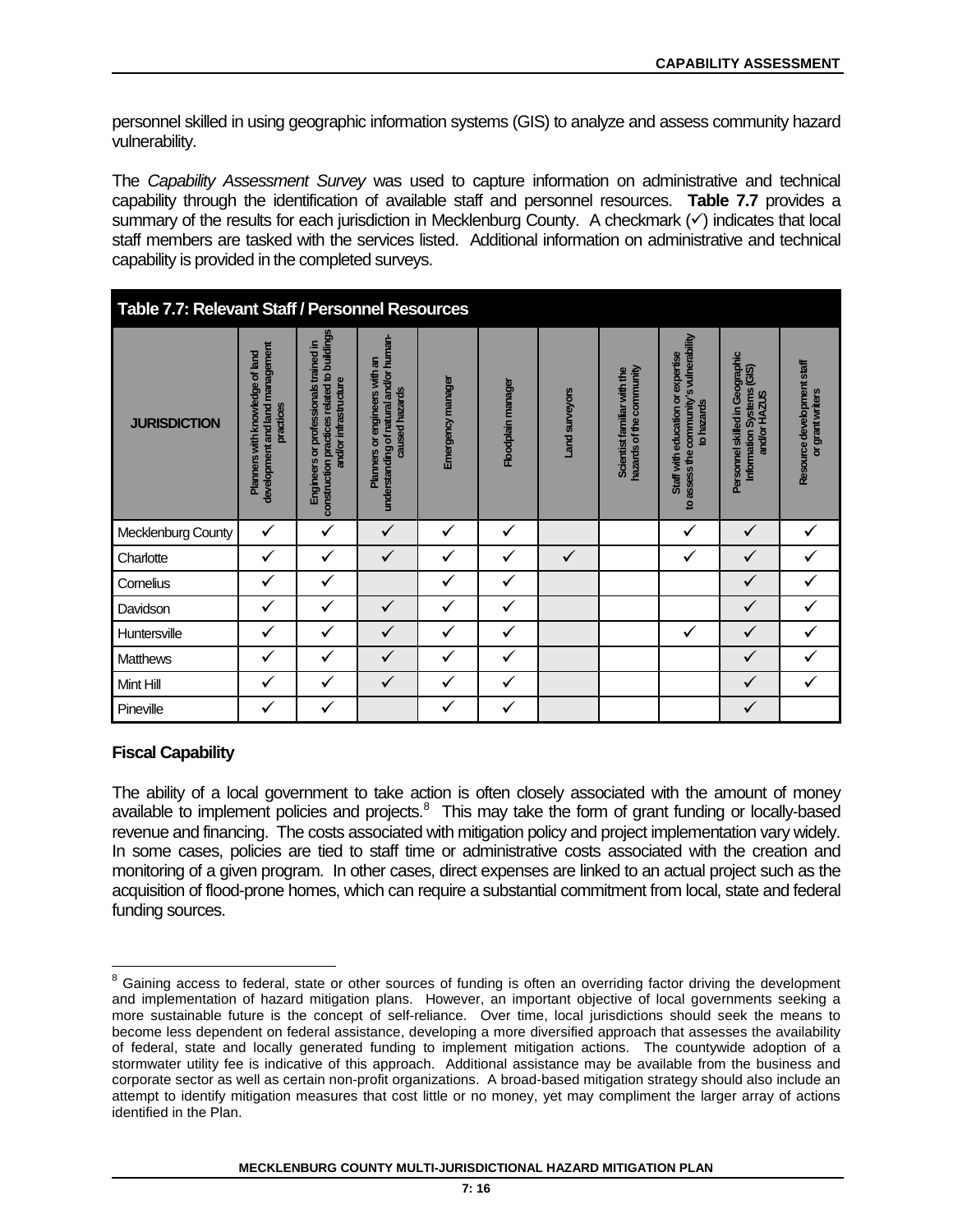The *Capability Assessment Survey* was used to capture information on each jurisdiction's fiscal capability through the identification of locally available financial resources. **Table 7.8** provides a summary of the results for each jurisdiction in Mecklenburg County. A checkmark  $(\checkmark)$  indicates that the listed fiscal resource is locally available for hazard mitigation purposes (including match funds for state and federal mitigation grant funds). Additional information on fiscal capability is provided in the completed surveys, which can be obtained through Mecklenburg County.

| <b>Table: 7.8: Relevant Fiscal Resources</b> |                                           |                                       |                              |                             |                    |                         |                         |                          |               |                   |  |  |
|----------------------------------------------|-------------------------------------------|---------------------------------------|------------------------------|-----------------------------|--------------------|-------------------------|-------------------------|--------------------------|---------------|-------------------|--|--|
| <b>JURISDICTION</b>                          | Capital Improvement<br><b>Programming</b> | Community Development Block<br>Grants | <b>Special Purpose Taxes</b> | Gas / Electric Utility Fees | Water / Sewer Fees | Stormwater Utility Fees | Development Impact Fees | General Obligation Bonds | Revenue Bonds | Special Tax Bonds |  |  |
| Mecklenburg County                           | ✓                                         |                                       |                              |                             | $\checkmark$       | ✓                       |                         |                          |               |                   |  |  |
| Charlotte                                    | $\checkmark$                              | $\checkmark$                          |                              | ✓                           | $\checkmark$       | ✓                       |                         | $\checkmark$             | $\checkmark$  | ✓                 |  |  |
| Cornelius                                    | ✓                                         | $\checkmark$                          | ✓                            |                             |                    | ✓                       |                         | ✓                        | ✓             | ✓                 |  |  |
| Davidson                                     | ✓                                         | $\checkmark$                          | $\checkmark$                 |                             |                    | $\checkmark$            | ✓                       | $\checkmark$             | $\checkmark$  | ✓                 |  |  |
| Huntersville                                 | $\checkmark$                              | ✓                                     |                              | ✓                           |                    | $\checkmark$            |                         | $\checkmark$             |               |                   |  |  |
| <b>Matthews</b>                              | ✓                                         | $\checkmark$                          |                              |                             |                    | $\checkmark$            |                         | $\checkmark$             |               |                   |  |  |
| Mint Hill                                    |                                           | ✓                                     |                              | ✓                           |                    | $\checkmark$            |                         | ✓                        |               |                   |  |  |
| Pineville                                    |                                           | ✓                                     |                              | ✓                           |                    | ✓                       |                         | $\checkmark$             |               |                   |  |  |

# **Political Capability**

One of the most difficult capabilities to evaluate involves the political will of a jurisdiction to enact meaningful policies and projects designed to reduce the impact of future hazard events. The adoption of hazard mitigation measures may be seen as an impediment to growth and economic development. Or mitigation in general may not generate the same level of interest among local officials when compared with competing priorities. Therefore the local political climate must be considered when designing mitigation strategies, as it could be the most difficult hurdle to overcome in accomplishing the adoption or implementation of specific actions. For example, the mapping of the county's floodplains in a manner that take into account future development and the resulting increase in flood elevations required a high degree of political support. This was accomplished through the extensive, long-term involvement of developers, county officials and concerned landowners. The adoption of a countywide stormwater utility fee represents another example of a policy measure that requires a significant level of commitment from elected officials and public support of hazard mitigation principles.

The *Capability Assessment Survey* was used to capture information on each jurisdiction's political capability. Survey respondents were asked to identify examples of political capability, such as guiding development away from identified hazard areas, restricting public investments or capital improvements within hazard areas, or enforcing local development standards that go beyond minimum state or federal requirements (i.e., building codes, floodplain management, etc.). **Table 7.9** provides a summary of the individual responses for each jurisdiction.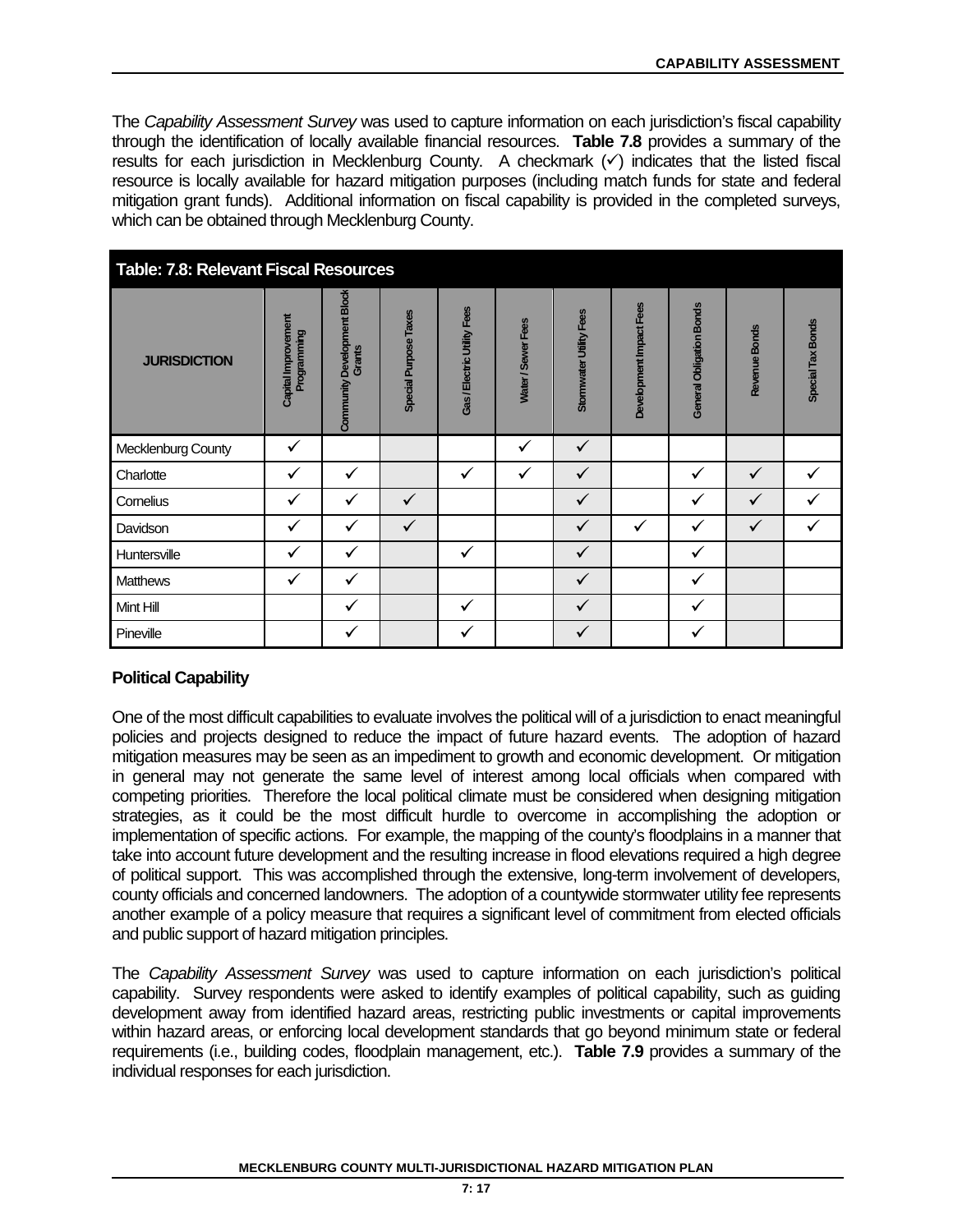| <b>Table 7.9: Political Capability</b> |                                                                                                                                                                                                                                                                                                                                                                                                                                                                                   |  |  |  |
|----------------------------------------|-----------------------------------------------------------------------------------------------------------------------------------------------------------------------------------------------------------------------------------------------------------------------------------------------------------------------------------------------------------------------------------------------------------------------------------------------------------------------------------|--|--|--|
| <b>JURISDICTION</b>                    | <b>COMMENTS</b>                                                                                                                                                                                                                                                                                                                                                                                                                                                                   |  |  |  |
| Mecklenburg<br>County                  | 1. Water supply watershed protection standards exceed State minimums. 2. Recent floodplain regulations<br>reduced amount of filling in floodplain fringe; remapping of floodplains includes future land use for regulatory<br>purposes. 3. Stream Buffer Requirements. 4. Greenway Master plan/open space programs. 5. Adopted<br>Watershed Flood Mitigation Plans. 6. Local matching funds continually approved for HMGP and FMA grants<br>for flood prone property acquisition. |  |  |  |
| Charlotte                              | Watershed Protection standards exceed State minimums; Post Construction Controls Ordinance exceed<br>State minimums; Storm Water Utility Fee; Floodplain regulations reduced amount of filling in the floodplain<br>fringe; Floodplain maps include future land use conditions and are used for regulatory purposes. Adopted<br>future land use maps show most floodplain areas as open/green space.                                                                              |  |  |  |
| Cornelius                              | No comments provided.                                                                                                                                                                                                                                                                                                                                                                                                                                                             |  |  |  |
| Davidson                               | Davidson adopted a more stringent version of the floodplain and SWIM buffer ordinance. Planning Ordinance<br>requires 50% open space in rural undeveloped areas.                                                                                                                                                                                                                                                                                                                  |  |  |  |
| Huntersville                           | 1. Low Impact Design (LID) Development (Mecklenburg County manual). 2. Steer development away from<br>steep slopes, SWIM buffers mad lake buffers through zoning ordinance and subdivision regulations. 3. New<br>strict floodplain regulations passed in March 2, 2009 (Code of Ordinances & zoning ordinance). 4. Stomwater<br>management fee & guidelines. 5. Watershed areas limiting impervious surface.                                                                     |  |  |  |
| <b>Matthews</b>                        | The Town has been active in supporting policies that discourage development in areas such as floodplains,<br>and has implemented floodplain restrictions more stringent than required. The Town also supports SWIM<br>buffers and dedication to the public of land in floodplains as part of zoning approvals.                                                                                                                                                                    |  |  |  |
| Mint Hill                              | No comments provided.                                                                                                                                                                                                                                                                                                                                                                                                                                                             |  |  |  |
| Pineville                              | The Town actively participates in the NFIP Community Rating System as a Class 6 community despite having<br>limited administrative and technical capability through continued coordination with Mecklenburg County Storm<br><b>Water Services.</b>                                                                                                                                                                                                                                |  |  |  |

# **County and Municipal Self Assessment**

In addition to the inventory and analysis of specific local capabilities, the *Capability Assessment Survey*  required each local jurisdiction to conduct its own self assessment of its capability to implement hazard mitigation activities. As part of this process, county and municipal officials were encouraged to consider the barriers to implementing proposed mitigation strategies in addition to the mechanisms that could enhance or further such strategies. They were also encouraged to consider their jurisdiction's ability to expand and improve their existing local tools and capabilities for natural hazard reduction. In response to the survey questionnaire, local officials classified each of the capabilities as either "limited," "moderate" or "high."

Table 7.10 summarizes the results of the self assessment process for each jurisdiction in Mecklenburg County. An "**L**" indicates limited capability; an "**M**" indicates moderate capability; and an "**H**" indicates high capability.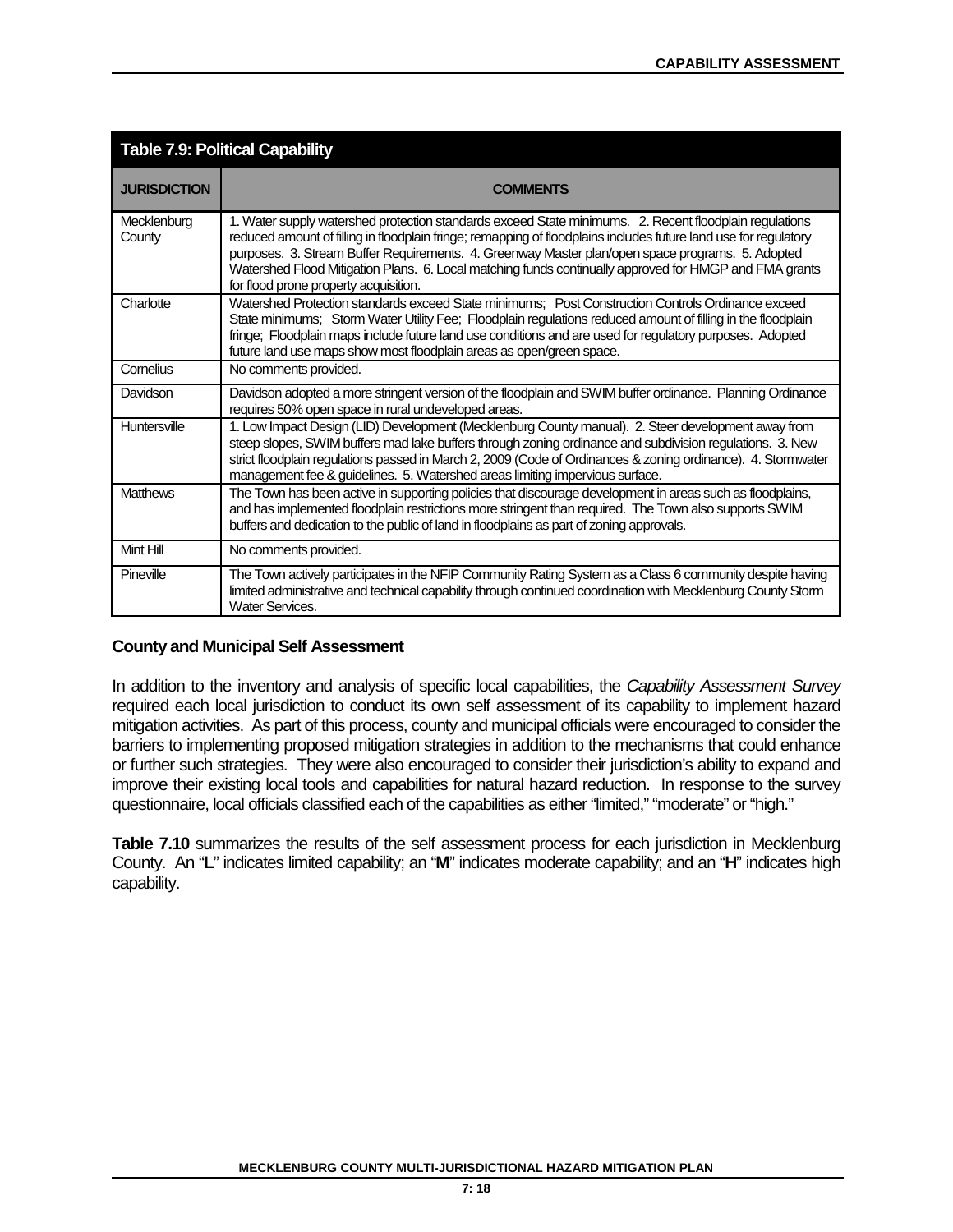| <b>Table 7.10: Self Assessment of Local Capability</b> |                                       |                                                   |                          |                      |                    |  |  |  |
|--------------------------------------------------------|---------------------------------------|---------------------------------------------------|--------------------------|----------------------|--------------------|--|--|--|
| <b>JURISDICTION</b>                                    | Planning and Regulatory<br>Capability | <b>Technical Capability</b><br>Administrative and | <b>Fiscal Capability</b> | Political Capability | Overall Capability |  |  |  |
| Mecklenburg County                                     | H                                     | н                                                 | H                        | н                    | H                  |  |  |  |
| Charlotte                                              | н                                     | н                                                 | н                        | н                    | н                  |  |  |  |
| Cornelius                                              | M                                     | н                                                 | Н                        | M                    | M                  |  |  |  |
| Davidson                                               | н                                     | M                                                 | M                        | н                    | M                  |  |  |  |
| Huntersville                                           | H                                     | н                                                 | H                        | н                    | H                  |  |  |  |
| <b>Matthews</b>                                        | H                                     | н                                                 | M                        | Н                    | H                  |  |  |  |
| Mint Hill                                              |                                       | M                                                 |                          |                      |                    |  |  |  |
| Pineville                                              | M                                     | M                                                 | H                        | н                    | н                  |  |  |  |

# **PREVIOUSLY IMPLEMENTED MITIGATION MEASURES**

The success of future mitigation efforts in a community can be gauged to some extent by its past efforts. Previously implemented mitigation measures indicate that there is, or has been, a desire to reduce the effects of natural hazards, and the success of these projects can be influential in building local government support for new mitigation efforts. Mecklenburg County has a well documented history of implementing hazard mitigation measures, most notably in an attempt to reduce the effects of flooding. A summary of those actions proposed by each jurisdiction to address flood and other natural hazards in the initial 2005 version of this Plan are listed in Section 9: *Mitigation Action Plans*, along with a brief status update on each action. However, a more detailed summary of the major flood mitigation measures undertaken by Mecklenburg County in cooperation with its municipal jurisdictions is provided below.

Throughout its history, Mecklenburg County has been subject to flood risk in various locations throughout the county. The rapid growth experienced in particular by Mecklenburg County and the City of Charlotte from the 1970s to the present has accelerated the rate at which these problems have grown. The County and the City have taken a variety of measures to offset and minimize identified problems.

# **1970s**

During the 1970s, the U.S. Army Corps of Engineers undertook drainage improvements to several streams and watersheds within the City of Charlotte. Projects included the straightening, widening and deepening of several streams including Little Sugar Creek and Briar Creek in the areas around uptown Charlotte.

In 1976, the Mecklenburg County and the City of Charlotte joined the National Flood Insurance Program. Flood Insurance Rate Maps were created to identify flood-prone areas within the county and to help guide future development. The original studies were prepared by the USACE in the early 1970s.

In 1978 and 1979, the UNC-Charlotte Institute for Urban Studies and Community Service prepared two reports titled, *Measurement of Potential Flood Damages to Flood-Prone Structures within the City of*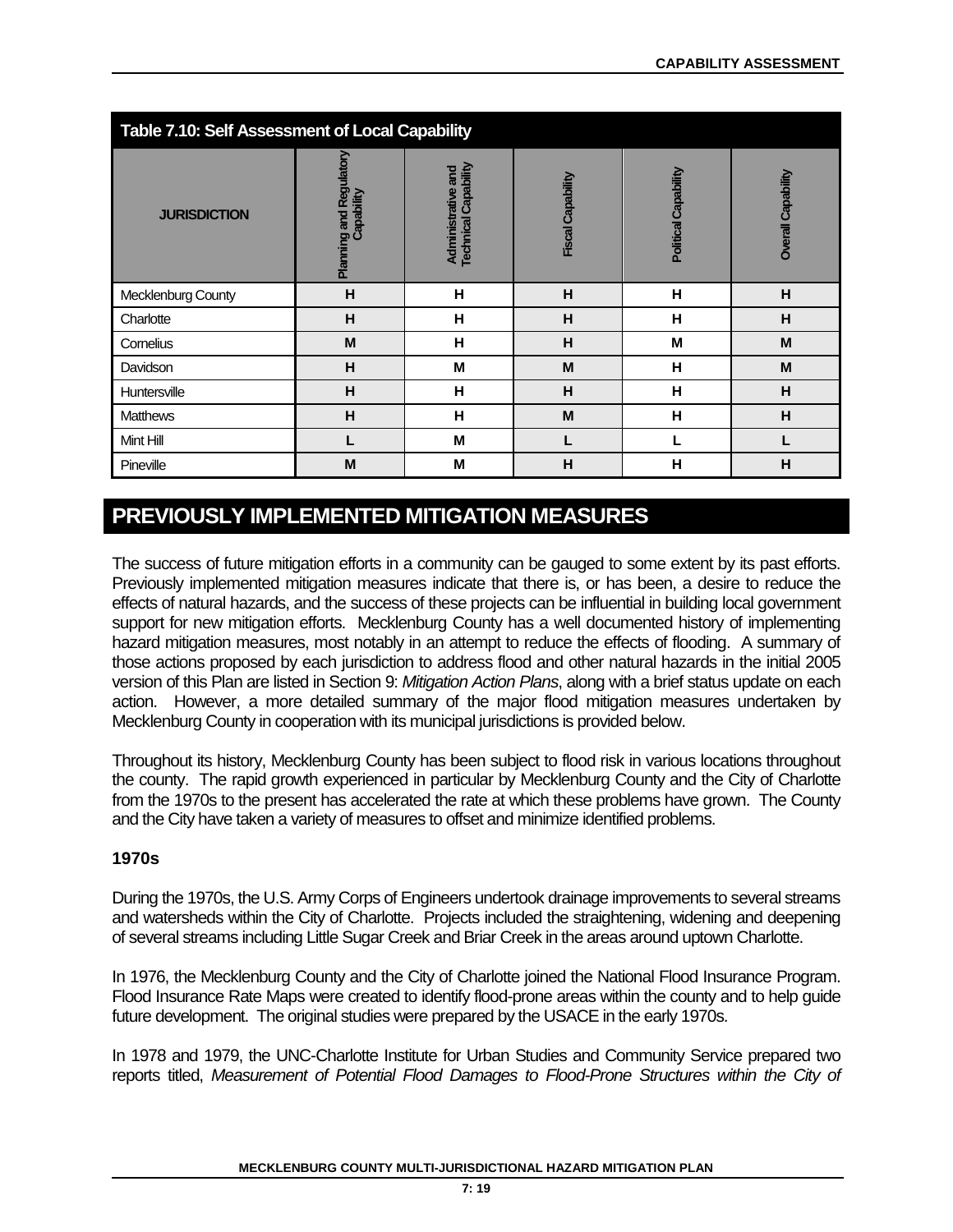*Charlotte* and *Measurement of Potential Flood Damages in Mecklenburg County* that provided a comprehensive analysis of the flood risk within the city and county at the time.

## **1980s**

In 1983, the U.S. Army Corps of Engineers produced a report titled, *Sugar Creek Basin, Study to Determine the Feasibility of Providing Flood Control and Related Water Resources Improvements* that detailed alternatives to reduce flooding within the entire Sugar Creek watershed. Suggested mitigation alternatives included the acquisition of flood-prone structures, and the creation of levees and channel modifications. The report was met with a great deal of resistance from property owners and was never pursued.

## **1990s**

The 1990s saw significant progress within the Mecklenburg County and the City of Charlotte to coordinate flood loss reduction strategies, including the implementation of comprehensive plans and specific mitigation measures. An important part of this strategy included the formation of the Charlotte-Mecklenburg Storm Water Services, which provided the organizational structure needed to oversee many of the identified flood-mitigation objectives. Additional actions included the creation of stormwater utilities for both the city and county, which focused on maintaining and improving drainage infrastructure. The creation of a monthly stormwater fee provided a stable funding source to tackle problems that had been exacerbated by decades of growth. Flood events in August 1995 and July 1997 added an increased level of visibility and interest in addressing flood risk across the county.

# *Mecklenburg County Floodplain Management Guidance Document*

In 1995, two floodplain management workshops were held that resulted in the development of the *Mecklenburg County Floodplain Management Guidance Document* (Guidance Document). This document, adopted in December 1997, provided an overarching framework to guide future floodplain management and flood mitigation measures that are still in practice today.

The Guidance Document assessed potential flood mitigation measures across three interrelated perspectives:

- reduce flood risk to existing structures;
- reduce or prevent flood risk for new development; and
- develop new policies that are supportive of other public initiatives (water quality, greenway development, etc.).

Based on the three strategies, the county evaluated a number of floodplain management policies and recommendations. The implementation of several recommendations has had a significant impact on the overall reduction of flood risk within the county. In particular, the initiation of an updated Flood Insurance Rate Map for the city and county spurred renewed interest in evaluating regulatory requirements in the floodplain. A pilot report titled *Mallard Creek Floodplain Analysis and Floodplain Fill Assessment*, prepared in December 1998, evaluated and quantified several key issues, including:

- How much have flood elevations changed since the existing FIRMs were developed?
- What is the impact of allowing fill in the flood fringe?
- What is the impact of future development on flood elevations?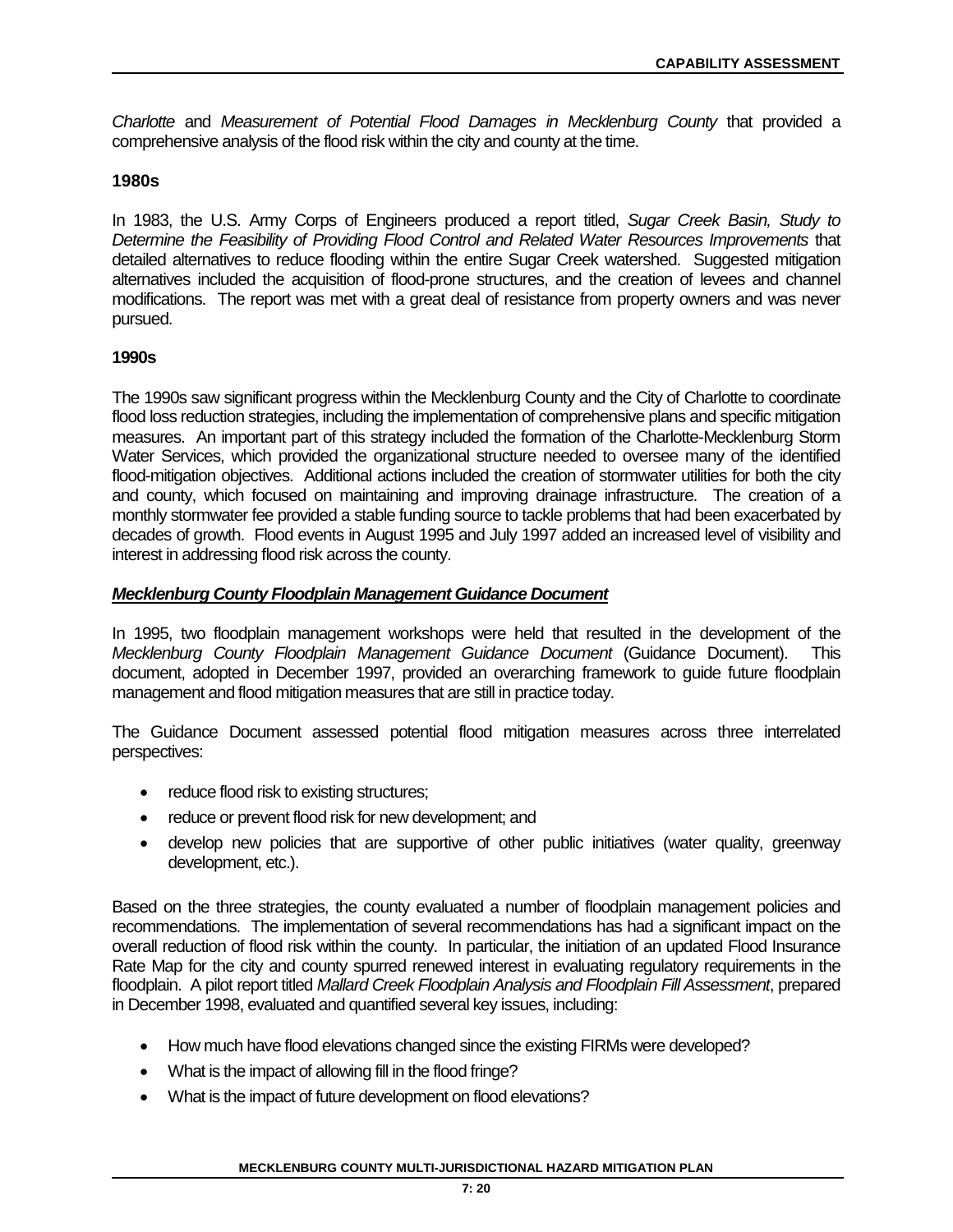The results of the study served as a catalyst to advance flood hazard mitigation efforts within the county. The answers to these questions, although intuitive to some at the time, were now backed up with solid technical data that was used to support future initiatives. The report showed that within the Mallard Creek watershed, flood elevations on all but the smallest streams increased one foot or more from the previous FIRM. Based on the results of this study, the city and county were able to gain political support necessary to obtain local funding to perform a complete restudy of all watersheds within the county and to develop updated flood elevations for all streams.

Several techniques were used to model the impact of floodplain fill. The findings showed that the impact of floodplain fill ranged from two to seven feet along streams in the watershed. As a result, the city and county moved forward with the following initiatives:

- implementing increased elevation requirements from "one foot above BFE" to "one foot above future conditions BFE;"
- establishing a local floodway based on more restrictive requirements, including a local encroachment standard based on a 0.5 foot increase in elevation instead of the FEMA standard one foot; and
- establishing buffer requirements based on water quality requirements that would further reduce impacts on flooding (this information further supported the findings of the April 9, 1998 *Surface Water Improvement and Management [SWIM] Panel & Staff Consensus Report*).

Based on future conditions land use plans, it was shown that the expected future development within the watershed could increase flood elevations one to four feet in some instances. While the impact in the more urban watershed would be less in many cases, the overall impact was significant. From these findings the county was able to gain support for:

- developing future conditions flood elevations for watersheds in the county as part of the flood map update effort; and
- implementing and adopting new regulations that required all new construction to be built one foot above the future conditions base flood elevation.

After the completion of the updated flood maps for Mecklenburg County, information was available to perform detailed evaluations of mitigation alternatives based on the projected impact of future flood events on existing structures in and immediately adjacent to the floodplain. Specific mitigation measures identified included moving development away from the flood fringe, implementing floodproofing and elevation techniques for businesses and homeowners that remained in the floodplain, and reducing the amount of floodplain fill allowed through new encroachment standards and buffer requirements. Finally, the data allowed the county to more effectively manage new development based on the results of the future conditions mapping effort.

The 1995 and 1997 flood events resulted in significant flood damage to several residential neighborhoods. It was determined that the acquisition or elevation of these properties was among the only available alternatives. Structural measures such as stream channelization ran counter to the county's environmental objectives. In order to obtain potential funding to assist with mitigation efforts, Mecklenburg County developed a summary report evaluating over 1,000 flood-prone properties. Specific factors reviewed included past NFIP claims, repetitive losses and the evaluation of benefit-cost ratios of differing mitigation measures based on FEMA's Benefit-Cost Module. This evaluation narrowed the focus down to eight specific problem areas that had the highest benefit-cost ratio. Grant applications totaling over \$12 million were submitted to the State of North Carolina in order to purchase 116 residential structures.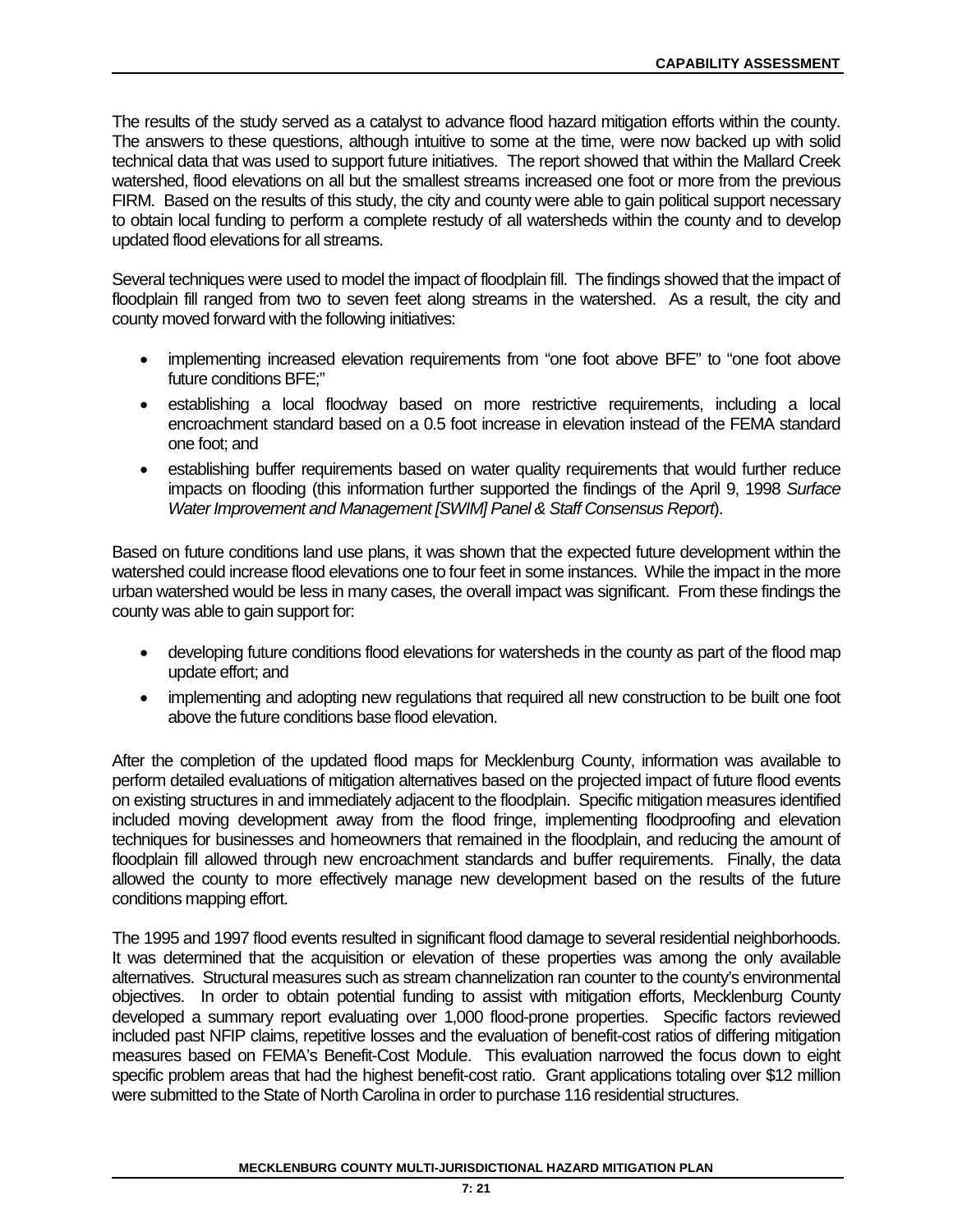Since that time, the county has leveraged additional local funds through coordinated inter-departmental efforts to acquire additional properties to support their mitigation efforts as well as the efforts to expand the county greenway system. The county mitigation effort continues to identify funding opportunities to maximize the opportunity to further reduce flood damages to existing homes.

## *SWIM Panel & Staff Consensus Report*

In April 1998, the Mecklenburg County Board of County Commissioners adopted the *Surface Water Improvement and Management (SWIM) Implementation Strategy*. This strategy was developed through a coordinated effort of the SWIM Panel, which was comprised of stakeholders from numerous local and state agencies as well as numerous other special interest groups. A variety of measures was identified and has been implemented to help improve overall water quality in Mecklenburg County. These measures include:

- enforce Erosion Control and Sedimentation Control Ordinances;
- enforce current buffers in regulated water supply watersheds;
- establish and maintain vegetative stream buffers;
- address elevated levels of fecal coliform bacteria;
- implement countywide water quality modeling;
- enhance water quality monitoring;
- improve coordination between county agencies;
- conduct stream inventory and assessment; and
- increase public education and awareness.

Many of these initiatives have a direct impact on overall flood mitigation efforts including the establishment of stream buffer requirements for streams throughout the county. Buffer requirements were established for all streams draining an area greater then 100 acres. These requirements exceeded the typical mapped FEMA floodplains, which typically include streams draining an area greater than one square mile. As a result, the buffer regulations have a direct impact on reducing the amount of disturbance and fill that occurs within the regulated floodplains but also has a similar impact on new development in the upper reaches of the watersheds that weren't addressed in the county floodplain ordinance.

#### *Mecklenburg County Greenway Master Plan 1999-2009*

In 1999, the county adopted the *Mecklenburg County Greenway Master Plan 1999-2009* that provided a comprehensive update to previous greenway master planning efforts undertaken by the county. This update recommended that the Greenway System be expanded to include floodplain management and water quality buffer objectives. The overall trail system was expanded from the original network defined in the 1980 Master Plan. In addition, the plan included a detailed description of how a variety of existing goals including floodplain management, water quality, recreation and habitat conservation could be linked. As a result, the Greenway Master Plan has become an integral part of the ongoing efforts to acquire existing flood-prone properties.

#### **2000–Present**

As part of the implementation of the *Mecklenburg County Floodplain Management Guidance Document*, the county undertook the development of preliminary engineering studies for the ten most urbanized watersheds in Mecklenburg County: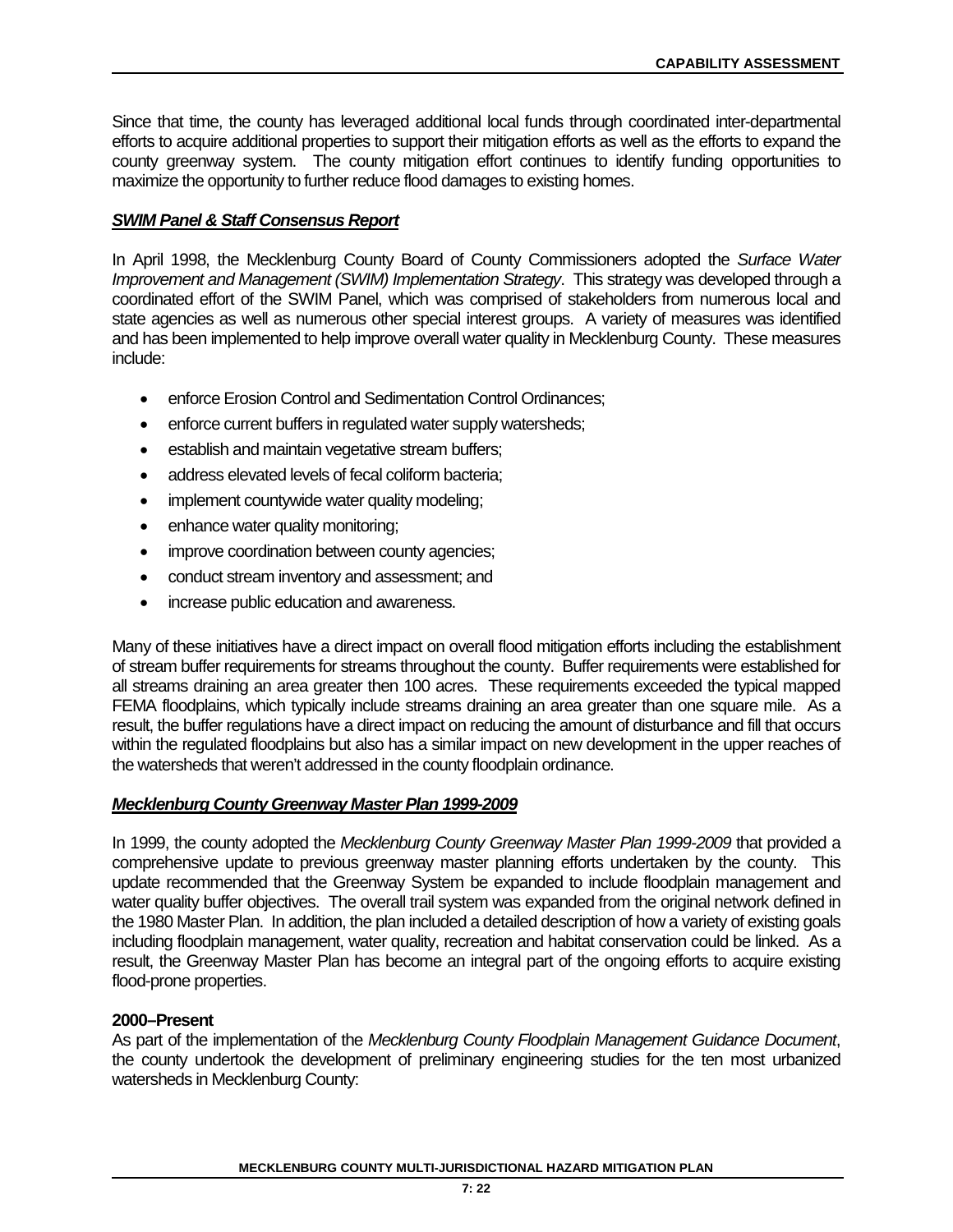- 
- 
- 
- Lower Little Sugar Creek Watershed Sugar Creek Watershed
- 
- Briar Creek Watershed McAlpine Creek Watershed
- Four Mile Creek Watershed McDowell Creek Watershed
- Irwin Creek Watershed McMullen Creek Watershed
	-
	- Mallard Creek Watershed Upper Little Sugar Creek Watershed

The studies were conducted on a watershed-wide basis between 2000 and 2003 and resulted in one report for each of the watersheds. The primary focus of the reports was to conduct a review of pertinent stream and watershed information, assess flood damages and investigate flood hazard mitigation alternatives within the FEMA regulated floodplains. The compilation of these studies identified several pieces of critical information:

#### *Flood-prone Structures*

A total of 2,646 buildings are located within the future conditions floodplains for the 55 study streams located in the 10 watersheds. Of that total, 1,006 of the structures have a finished floor that is below the future conditions flood elevation. Approximately 74 percent of the flood-prone structures are located in the central watersheds within the City of Charlotte (Briar, Irwin, McMullen and Upper Little Sugar Creek).

#### *Roadway Overtopping*

Estimated flood depths at road crossings were identified for all structures along the regulated floodplains within the county. It is estimated that there are approximately 250 road crossings that are subject to overtopping from the future conditions floodplain.

#### *Estimated Flood Damage*

Flood damages were estimated for the 1,006 structures that are located below the future conditions floodplain using the FEMA Benefit-Cost module. The total present value of flood damages for these 1,006 structures was estimated at approximately \$513 million. It should be noted that almost \$400 million of those projected damages are located in the Briar Creek Watershed.

#### *Flood Hazard Mitigation Improvement Alternatives*

The 1,006 structures that were subject to flood risk were divided into approximately 160 problem areas for the purpose of evaluating mitigation alternatives. Improvement alternatives included acquisition, elevation, construction of floodwalls and levees, infrastructure improvements, and a "no action" alternative. Based on the evaluation of the alternatives and a benefit-cost analysis, the reports recommended a total of approximately \$113 million in potential mitigation alternatives. Implementing these alternatives would remove approximately 93 percent of the total \$513 million in flood damages predicted in the studies.

Since the completion of these studies, Mecklenburg County has continued to strengthen its floodplain mapping and regulatory efforts, including through the adoption of higher regulatory standards across the county (including for other incorporated municipalities) as listed earlier in this section (see Tables 7.3 and 7.4). It has also been highly successful in its active flood mitigation efforts including the *Floodplain Buyout Program*, further described below.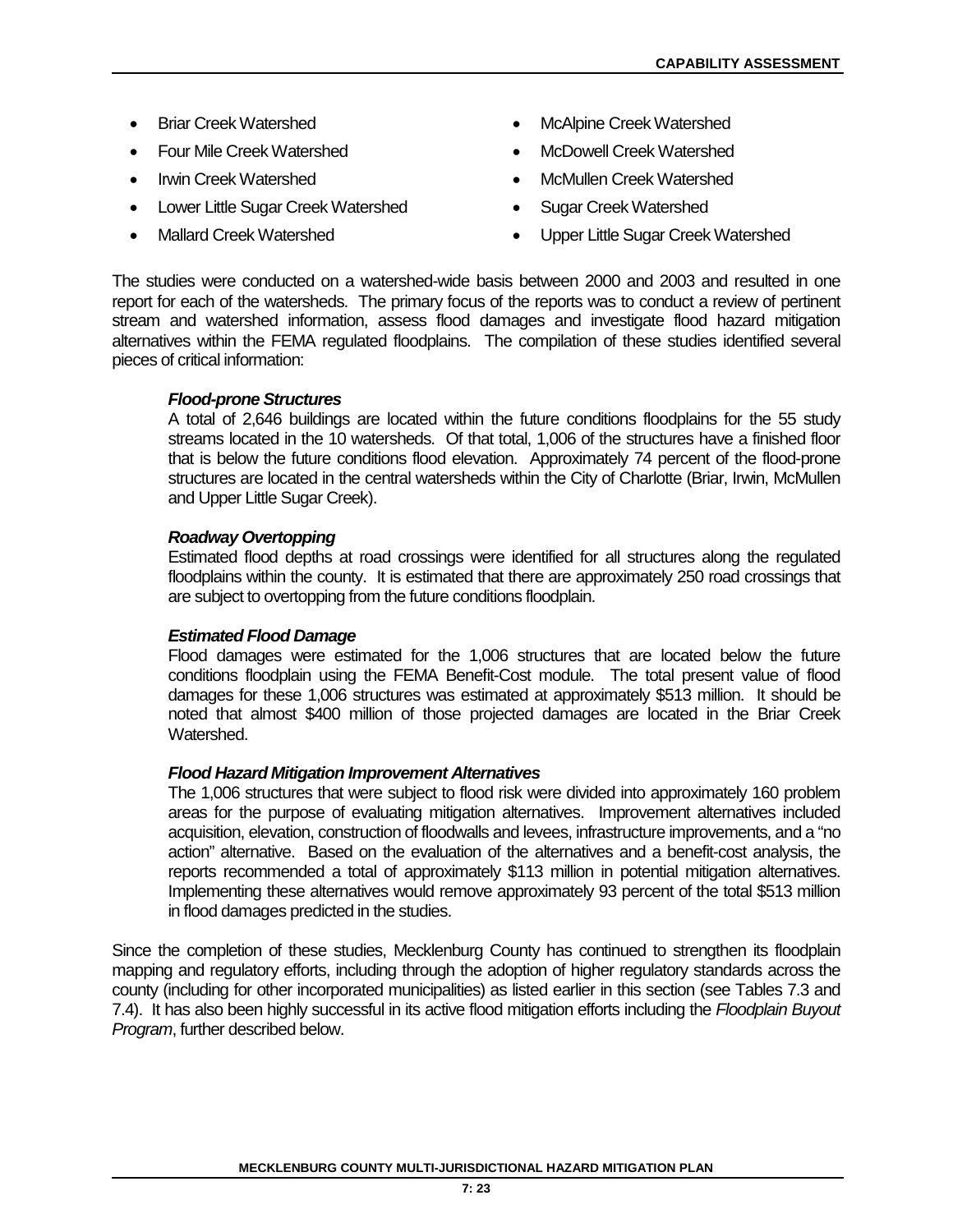## *Mecklenburg County Floodplain Buyout (Acquisition) Program*

The County's Floodplain Buyout Program is administered by Charlotte-Mecklenburg Storm Water Services (CMSWS). Through this highly successful program the County has to date purchased more than 200 flood-prone structures and relocated more than 400 families that were located in identified special flood hazard areas. These buildings were in more than a dozen neighborhoods along various creeks (see **Figure 7.2.** for general locations of properties acquired), and most were often subject repetitive flooding including those major events highlighted and described in Section 5: *Hazard Analysis*. Funding support for the buyouts comes from a combination of federal, state and local funds. Buildings purchased through the Buyout Program are demolished or relocated, and the floodplain is then restored to a natural state to store and filter excess rainfall and storm water runoff. In total, it is estimated that more than 80 acres of floodplain area has been reclaimed through the County's efforts to be maintained as open space in perpetuity.

As part of the program, the County has also been successful in the implementation of a "Quick Buy" program. The program, which relies solely on local funds (including County Storm Water reserve funds and Park and Recreation Bond funds), allows Storm Water Services to use locally-set criteria to determine which properties are eligible and then quickly buy the approved properties before flood damage is repaired. Quick Buys are processed in a matter of weeks or months. By comparison, it takes more than a year to acquire eligible floodplain properties when outside grants are used.

In the fall of 2008, following the flooding caused by the remnants of Tropical Storm Fay, the Mecklenburg County Board of County Commissioners approved spending up to \$6 million through the Quick Buy program to purchase 41 homes or businesses that had been damaged by flooding by willing and voluntary homeowners. Qualifying properties had to meet specific criteria such as risk of flooding or proximity to future greenway or park land. In the end, more than 90% (37 homes) of those invited to participate in the Quick Buy program agreed to sell their homes to the County. All structures were in the portion of the floodplain at highest risk of flooding and built decades ago when there were no restrictions on floodplain construction. Most of these properties were along Briar Creek near Shamrock Drive, Eastway Drive and The Plaza. Property owners were offered fair market value of the house before the flood, minus the flood damages. Owners were not forced to sell, however, those who chose to repair their homes rather than sell had to comply with all regulations for floodplain development. In some cases, that required the owner to raise the elevation of their living space above higher base flood elevations. All properties purchased under the 2008 Quick Buy program will be left as open space and enhanced to improve water quality, and some of the land acquired may eventually be used for recreational purposes such as a greenway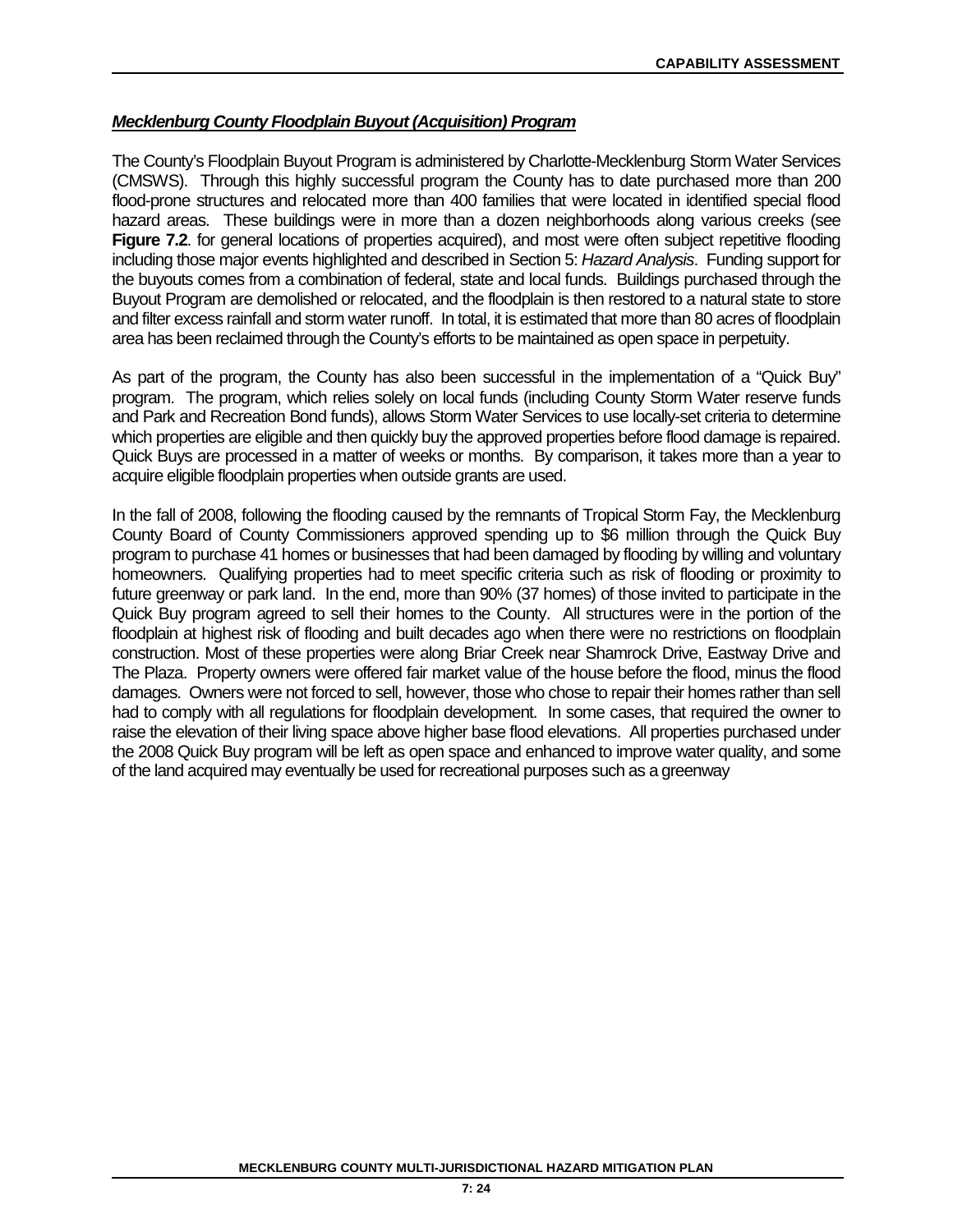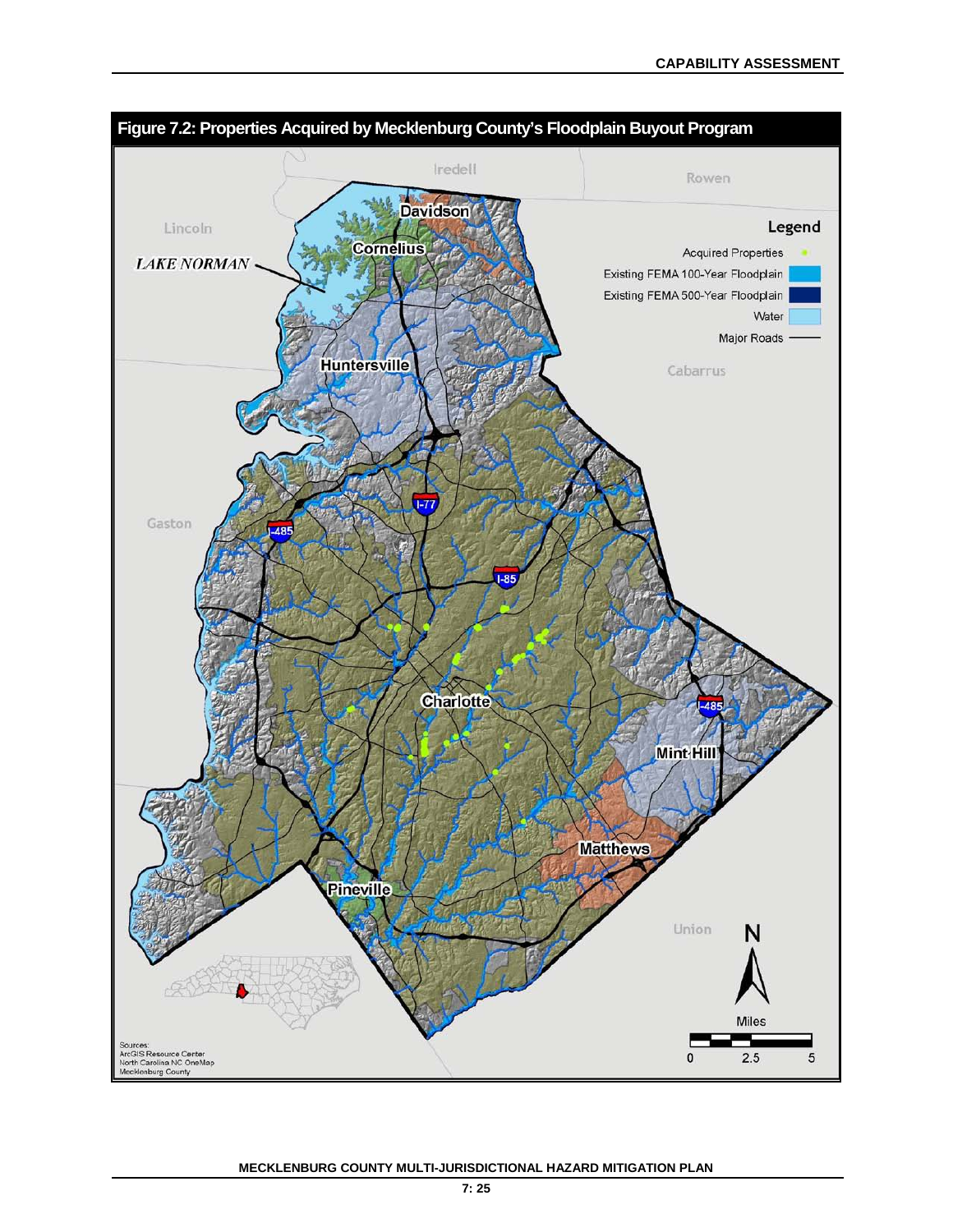# **CONCLUSIONS ON LOCAL CAPABILITY**

In order to form meaningful conclusions on the assessment of local capability, a scoring system was designed and applied to the results of the *Capability Assessment Survey*. This approach, further described below, assesses the level of capability for each jurisdiction in Mecklenburg County. It is important to note that the score received by each participating jurisdiction is not intended to compare one to the other. Rather, the scoring system is intended to assist each jurisdiction develop mitigation actions that reflect their abilities and help to identify areas that can be improved through the adoption of specific mitigation actions addressing these weaknesses.

# **Points System for Capability Ranking**

**Scoring:**

**0-24 points = Limited overall capability 25-49 points = Moderate overall capability 50-82 points = High overall capability**

#### **I. Planning and Regulatory Capability (Up to 46 points)**

#### **Yes=3 points Under Development or Under County Jurisdiction=1 No=0 points**

- Hazard Mitigation Plan
- Comprehensive Land Use Plan
- Floodplain Management Plan
- Participate in CRS Program
- BCEGS Grade of 1 to 5

#### **Yes=2 points Under Development or County Jurisdiction=1 No=0 points**

- Open Space Management / Parks & Rec. Plan
- Stormwater Management Plan
- Emergency Operations Plan
- **SARA Title III**
- Radiological Emergency Plan
- **Continuity of Operations Plan**
- Evacuation Plan
- Disaster Recovery Plan
- Flood Damage Prevention Ordinance
- BCEGS Grade of 6 to 9

#### **Yes=1 point No=0 points**

- Capital Improvements Plan
- Economic Development Plan
- Historic Preservation Plan
- **Zoning Ordinance**
- Subdivision Ordinance
- Unified Development Ordinance
- Building Code
- Fire Code
- Participate in NFIP Program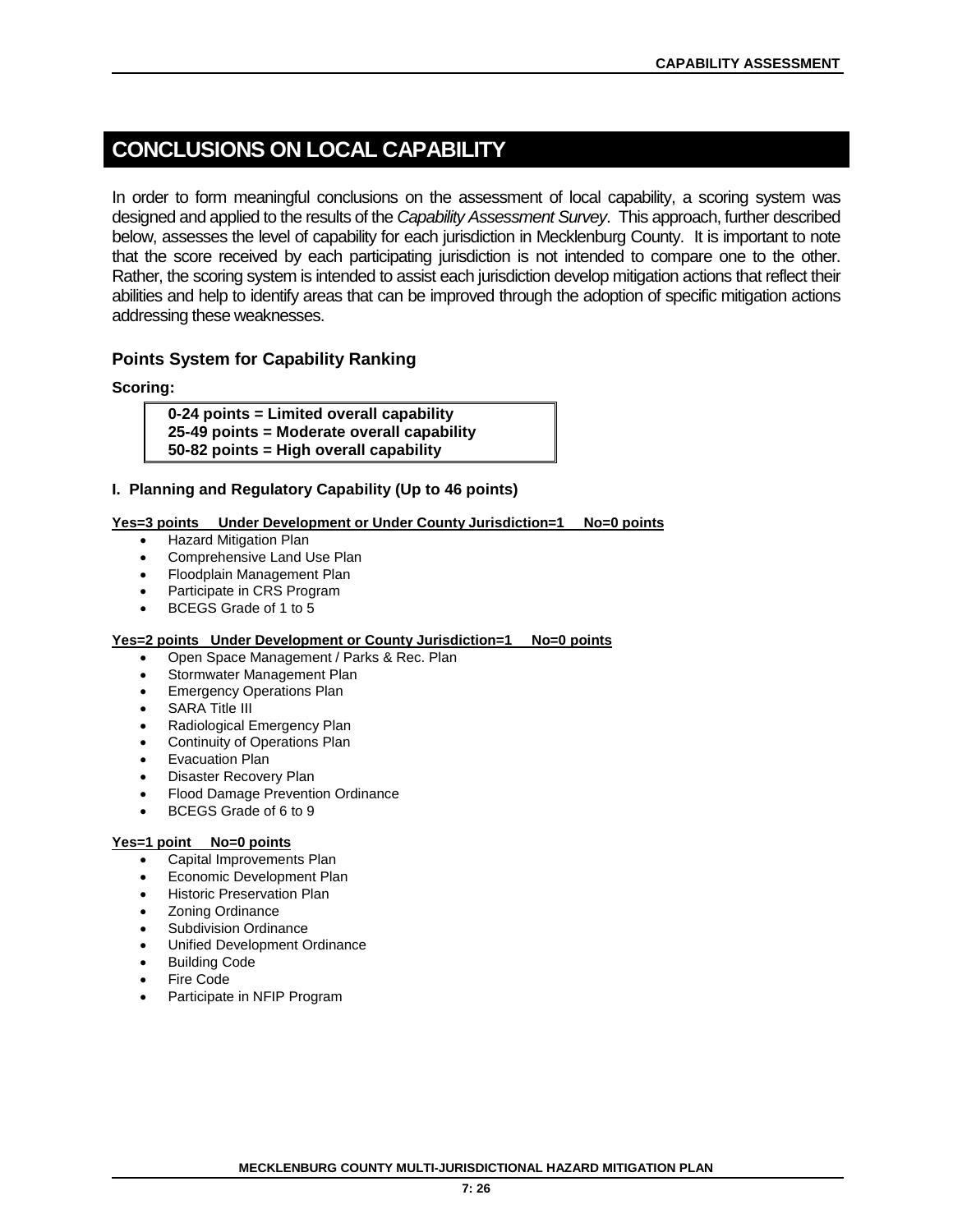#### **II. Administrative and Technical Capability (Up to 15 points)**

#### **Yes=2 points No=0 points**

- Planners with knowledge of land development and land management practices
- Engineers or professionals trained in construction practices related to buildings and/or infrastructure
- Planners or engineers with an understanding of natural and/or human-caused hazards
- Emergency manager
- Floodplain manager

#### **Yes=1 point No=0 points**

- Land surveyors
- Scientist familiar with the hazards of the community
- Staff with education or expertise to assess the community's vulnerability to hazards
- Personnel skilled in Geographic Information Systems (GIS) and/or HAZUS
- Resource development staff or grant writers

#### **III. Fiscal Capability (Up to 11 points)**

#### **Yes=1 point No=0 points**

- Capital Improvement Programming
- Community Development Block Grants
- Special Purpose Taxes
- Gas / Electric Utility Fees
- Water / Sewer Fees
- Stormwater Utility Fees
- Development Impact Fees
- General Obligation Bonds
- Revenue Bonds
- Special Tax Bonds
- Other

#### **IV. Self-Assessment of Overall Capability (Up to 10 points)**

#### **High=2 points Moderate=1 points Low=0 points (Self-ranked by jurisdiction)**

- **Technical Capability**
- Fiscal Capability
- Administrative Capability
- Political Capability
- Overall Capability

*Note: This methodology is based on best available information. If a jurisdiction does not provide information on any of the above items, a point value of zero (0) will be assigned for that item.* 

**Table 7.11** shows the results of the capability assessment using the designed scoring methodology in 2005 and again during the 2010 plan update. According to the 2010 assessment, the local capability of all jurisdictions increased to some degree, and the current average local capability score for all local jurisdictions in Mecklenburg County is **57.13**. This is an increase of nearly five points from the countywide average score of **52.38** as determined through the 2005 capability assessment. The jurisdictions with the largest increase in points since the 2005 capability assessment are the City of Charlotte and Town of Mint Hill with increases of 9 points and 7 points, respectively. All jurisdictions remained at the same overall capability rating as determined in 2005 with the exception of the Town of Matthews which went from a "moderate" capability rating to a "high" capability rating.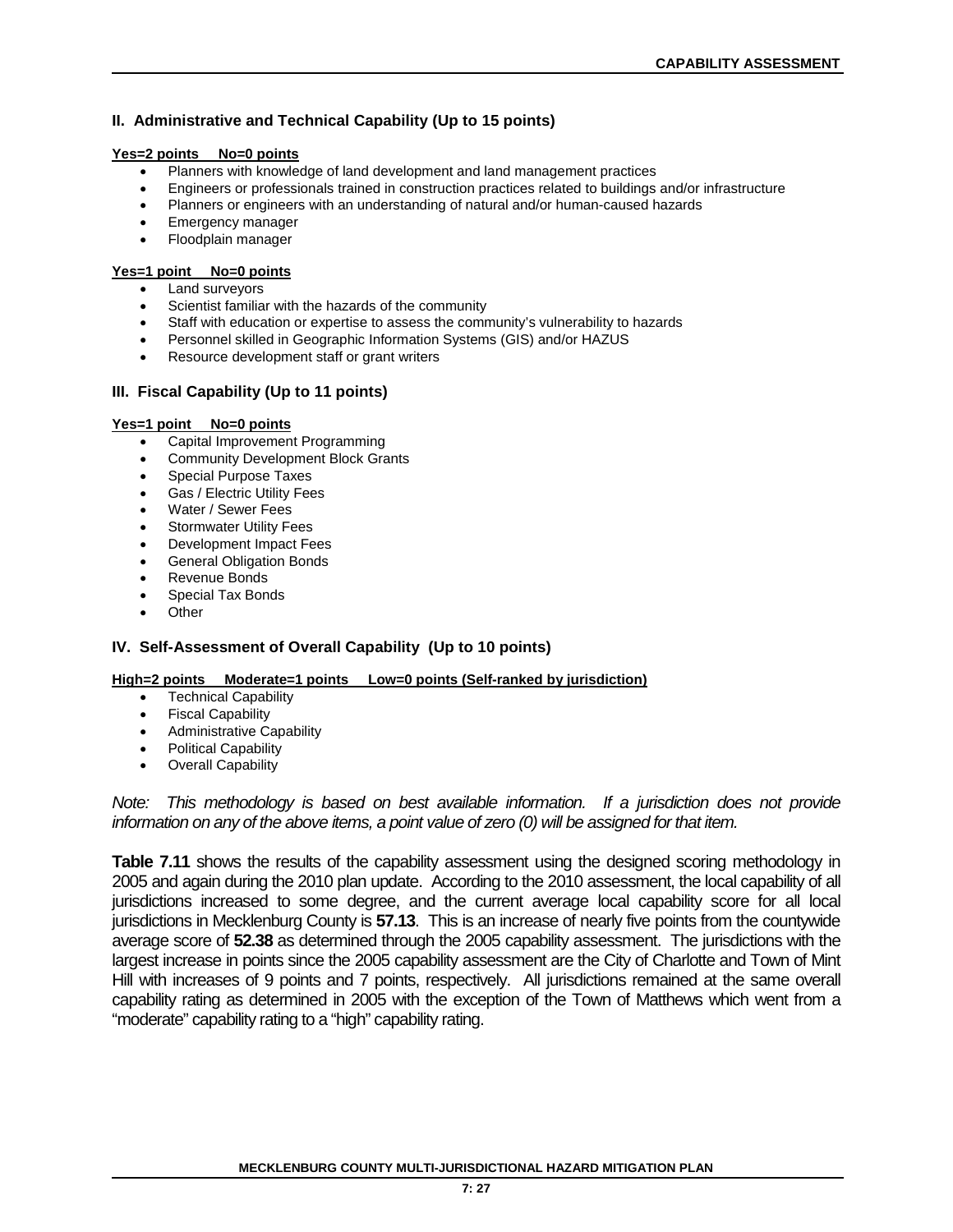| <b>Table 7.11: Capability Assessment Results</b> |                                   |                                   |                                    |  |  |  |  |
|--------------------------------------------------|-----------------------------------|-----------------------------------|------------------------------------|--|--|--|--|
| <b>JURISDICTION</b>                              | <b>CAPABILITY SCORE</b><br>(2004) | <b>CAPABILITY SCORE</b><br>(2010) | <b>CAPABILITY RATING</b><br>(2010) |  |  |  |  |
| Mecklenburg County                               | 66                                | 69                                | High                               |  |  |  |  |
| Charlotte                                        | 67                                | 76                                | High                               |  |  |  |  |
| Cornelius                                        | 50                                | 53                                | High                               |  |  |  |  |
| Davidson                                         | 51                                | 53                                | High                               |  |  |  |  |
| Huntersville                                     | 59                                | 60                                | High                               |  |  |  |  |
| <b>Matthews</b>                                  | 49                                | 57                                | High                               |  |  |  |  |
| Mint Hill                                        | 33                                | 40                                | Moderate                           |  |  |  |  |
| Pineville                                        | 44                                | 49                                | Moderate                           |  |  |  |  |

The overall capability of local governments in Mecklenburg County to implement mitigation actions is determined to be moderate to high. Mecklenburg County and most of the municipal received a high capability rating. The scoring methodology used to conduct this assessment is meant to provide a general understanding of local capability for each jurisdiction. The results are based on the information provided by local officials in response to the *Capability Assessment Survey*, an instrument designed to measure local capability based on those indicators determined to be most relevant for mitigation purposes and referenced in FEMA planning guidance.

According to the assessment, local capability does vary between the local jurisdictions. While some municipalities have significant "in-house" staff resources, like Charlotte and Huntersville, others depend on outside sources such as Mecklenburg County, the Charlotte-Mecklenburg Planning Commission or private contractors to perform certain local functions or services such as emergency management and code enforcement. Smaller local governments typically combine multiple job responsibilities, such as a planning director serving as the floodplain manager, or the town manager serving as the local emergency manager.

Perhaps one of the most significant findings of the assessment is the widespread existence of several planning initiatives, programs and tools already in place across Mecklenburg County that support local planning, growth management and hazard mitigation efforts. As a result, jurisdictions understand the importance of intergovernmental coordination and how it applies to multi-jurisdictional planning. Mecklenburg County's local governments coordinate on a number of issues and strategies related to future land use planning and standards for regulating development, in addition to the provision of infrastructure such as sewer and water or public services such as police and fire protection.

Mecklenburg County's local governments should continue to apply this same level of coordination to hazard mitigation practices, building on the work already being done in flood plain management and emergency management preparedness initiatives. This Plan served as the vehicle to begin this process and the intergovernmental coordination demonstrated in 2005 continues to this day, as exemplified through the 2010 plan update process. This coordination will continue throughout the implementation and regular maintenance process of this plan as described in Section 10: *Plan Maintenance Procedures*. One of the best ways to obtain local buy-in and long-term success is to identify and implement achievable mitigation actions (as listed in each jurisdictions' individual Mitigation Action Plans) that will facilitate continued intergovernmental coordination not only across the county, but with state and federal agencies as well.